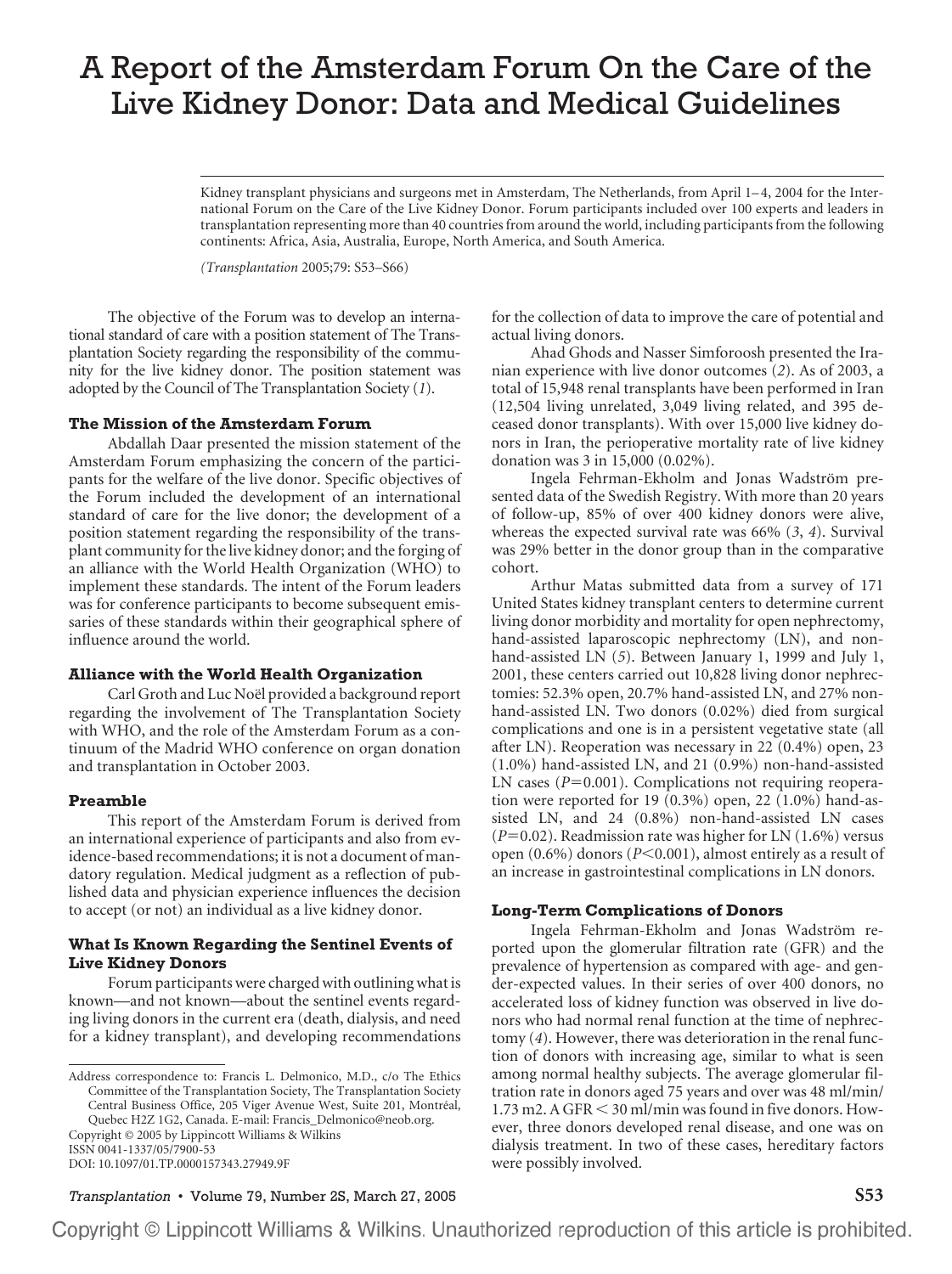There was no increase in age-specific prevalence of hypertension for female kidney donors. However, one-third of the donors (aged 46 –91 years) who had donated more than 20 years ago had hypertension; but the age-adjusted prevalence of hypertension among donors was not higher than in the general population. Significant proteinuria ( $\geq 1.0$  g/L) was found in 3% and slight proteinuria ( $<$ 1.0 g/L) in 9% of the donors. Proteinuria was associated with hypertension and a lower GFR.

## **Pregnancy after Live Kidney Donation**

Annika Tibell and Anders Hartmann concluded that donor nephrectomy is not detrimental to the prenatal course or outcome of future pregnancies. There are no data to suggest that hyperfiltration associated with the combination of unilateral nephrectomy and pregnancy leads to significant hypertension, proteinuria, change in glomerular filtration rate, or abnormalities of the urinary sediment (*6*, *7*). It was recommended, however, to delay pregnancy until at least 2 months after nephrectomy to assess renal compensation prior to conception with evaluation including blood pressure, GFR, and assessment for microalbuminuria. The emphasis was to verify that postpartum renal function is normal.

#### **Donors Needing Transplants**

A total of 56 previous living donors were identified in the database of the United Network for Organ Sharing (UNOS) as having been subsequently listed for deceased donor kidney transplantation, with more than 50,000 live kidney transplants performed since 1987. Of the previous kidney donors, 43 received transplants and 36 had functioning grafts at the time of the published report (*8*). One patient died after transplantation; two candidates died while waiting on the list. At the time of the donation, the donors ranged in age from 17 to 61, with an average age of 31. The time from donation to listing ranged from 2 to 32 years, with a mean and median of 15 years. At listing, 40% had a diagnosis of hypertensive nephrosclerosis. An additional 17% were listed with focal glomerulosclerosis, and 13% with chronic glomerulonephritis.

Bob Metzger brought to attention a current UNOS policy for live kidney donors that assigns an allocation priority for a deceased donor kidney if the previous live kidney donor subsequently become a candidate for a kidney transplant later in life. However, there was no consensus to develop such a policy internationally. Stephen Munn reported that the New Zealand community has no facility in its cadaver organ allocation system for any such priority provision that was not of medical benefit to the list as a whole. Further, 20% of the live donors in New Zealand are from other countries, some of which have no end-stage renal program. Thus, such an allocation priority for previous donors is not feasible to implement internationally.

# **Fifty Years of Live Kidney Donation**

Fifty years have elapsed since the first successful kidney transplant from a live donor and a substantial body of published evidence indicates that there is little long-term medical risk to a healthy donor after unilateral nephrectomy. Gil Thiel brought to attention, however, the potential of underreporting donor complications because of the hesitation of the transplant physicians to reveal them either to the hospital center, future donors, or insurance carriers.

Eduardo Santiago-Delpín stressed the responsibility of transplant centers to assure donor protection, safety, and welfare. Forum participants agreed that prior to donation, the live kidney donor must receive a complete medical and psychosocial evaluation, receive appropriate informed consent, and be capable of understanding the information presented in that process to make a voluntary decision. All donors should have standard tests performed to assure donor safety (*1*). These include blood and urine screening tests, chest X ray, electrocardiogram, cardiac stress test, radiographic assessment of the kidneys and vessels. A complete listing of tests is appended by Andrew Bradley. Human leukocyte antigen (HLA) typing can be useful to determine an HLA identical sibling; otherwise it is not seemingly vital to a successful outcome (*9*). Forum participants discussed the evaluation of various medical issues in the potential donor, such as donor hypertension, body mass index, dyslipidemia, renal function, malignancy, and a history or current presence of infectious diseases such as tuberculosis or hepatitis.

As in the general population, based upon age and other medical risk factors (e.g., hypertension, proteinuria, hyperlipidemia, impaired glucose tolerance test), kidney donors should undergo regular long-term follow-up of body weight, blood pressure, blood sugar, serum creatinine, and urinalysis. Abnormalities should be treated promptly by either the local medical physician or the transplant nephrologist. Long-term collaborative prospective studies and comprehensive national registries should be established to determine whether the incidence of medical risk factors and renal dysfunction is different from the general population.

## **Donor Hypertension**

Hypertension has been considered to be a contraindication in potential renal transplant donors. However, the precise risk to donors who have borderline elevation in blood pressure (BP) and those with a family history of hypertension has not been conclusively determined. Greg Obrador noted that the threshold values for hypertension are different depending on the technique used to measure BP. Ambulatory blood pressure monitoring (ABPM) was reported by Fatma Nurhan Ozdemir to be more accurate than in-office blood pressure measurement (OBPM) in recording true potential donor BP (*10*, *11*).

Gil Thiel reported 18 donors who were hypertensive at the time of nephrectomy. At 7 years following nephrectomy, 10 of the 18 donors were on antihypertensive treatment (five donors with one medication, three donors with two medications, and two donors with three medications). One-third of these 18 donors (hypertensive at donation) were normotensive at 7 years following nephrectomy without any treatment. Thus, hypertension at the time of nephrectomy may have been due to stress conditions before donation. In contrast, among 73 normotensive donors at the time of nephrectomy, only 15 were on antihypertensive treatment (12 donors on one medication, two donors on two medications, and one donor on three medications) at 7 years after nephrectomy. The outcome (renal function) of the 18 donors determined to be hypertensive at nephrectomy was no different than the 75 normotensive donors. At 7 years, the mean estimated creati-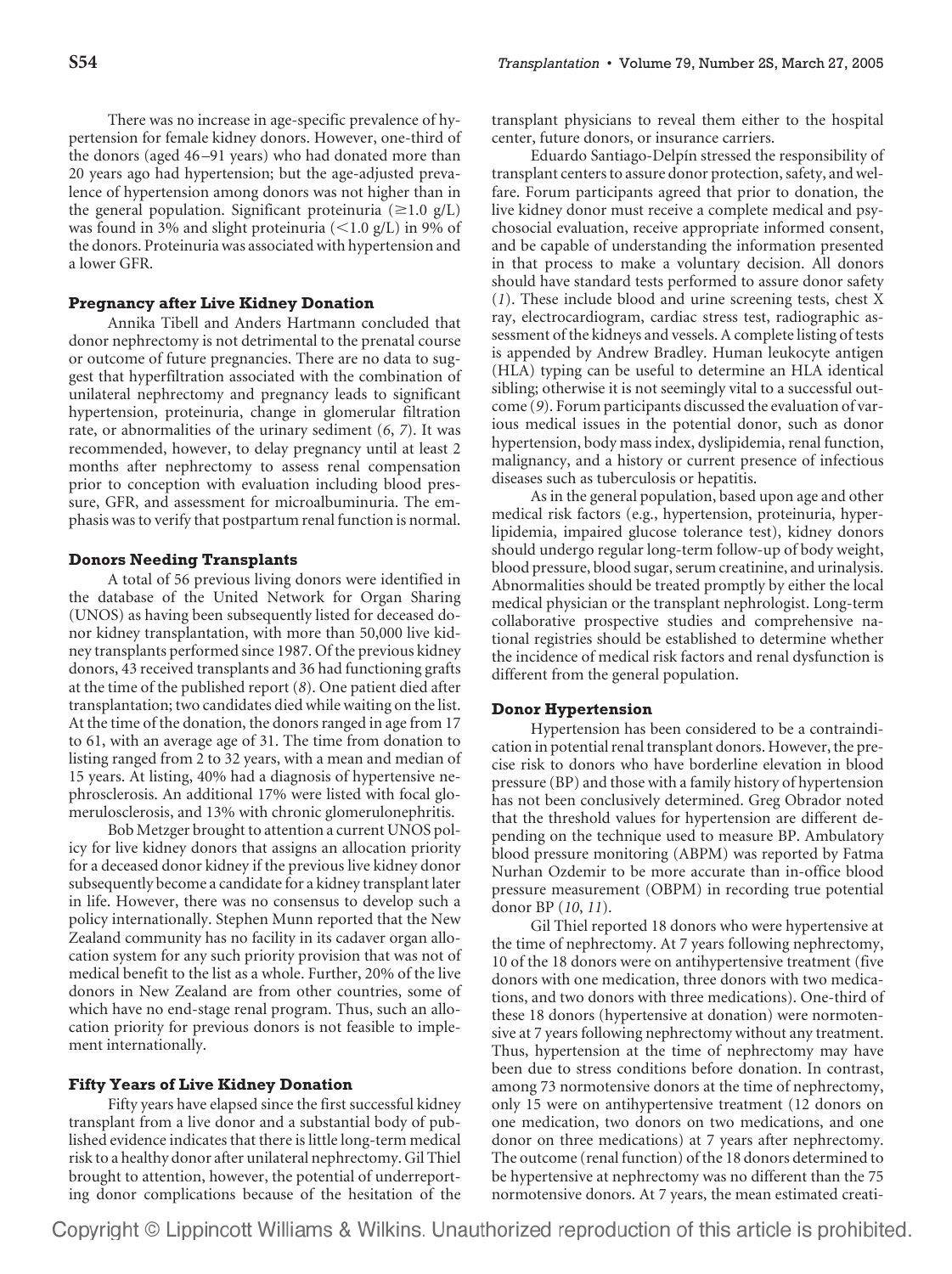nine clearance for the hypertensive donor group was  $71 \pm 19$ (median 67) ml/min/1.73 m<sup>2</sup>, not statistically different for the initially normotensive group  $75 \pm 17$  (median 73) ml/min/  $1.73 \text{ m}^2$ .

Mark Stegall reported upon the recent Mayo Clinic experience. The GFR (as determined by iothalamate clearance corrected for body weight) of 25 hypertensive donors was not statistically different than 150 normotensive donors prior to nephrectomy or at 1 year postdonation (*12*). Blood pressure was easily controlled in hypertensive donors with an angiotensin receptor blocker and diuretics; none had microalbuminuria.

The following consensus guidelines regarding hypertensive donors were adopted following discussion by Greg Obrador, M.K. Mani and Ian Dittmer:

- Patients with a  $BP > 140/90$  by ABPM are generally not acceptable as donors.
- BP should preferably be measured by ABPM, particularly among older donors  $(>50$  years) and/or those with high office BP readings.
- Some patients with easily controlled hypertension who meet other defined criteria (e.g., 50 years of age, GFR  $>$ 80 ml/min, and urinary albumin excretion  $<$ 30 mg/ day) may represent a low-risk group for development of kidney disease after donation and may be acceptable as kidney donors.
- Donors with hypertension should be regularly followed by a physician.

# **Obesity**

Gabriel Danovitch and Jose Morales led the discussion on live obese kidney donors. Obesity was defined by a body mass index (BMI) of  $> 30$  kg/m<sup>2</sup>. All potential donors should have BMI determined at initial evaluation. Evaluation should also include other comorbidities associated with obesity such as microalbuminuria, impaired GTT, hypertension, hyperlipidemia, cardiovascular disease, sleep apnea, and liver disease.

Obesity should be considered an increased risk for renal disease; however, there is no data on the outcome of such individuals. Jose Morales commented upon patients who underwent unilateral nephrectomy for reasons other than donation, noting an increased risk for proteinuria and renal insufficiency on long-term follow-up if the BMI was  $\geq 30$  (13). However, Mark Stegall reported that renal function of more than 100 obese donors ( $\geq$ 30 BMI) after donation was no different from that of nonobese donors. Further, the corrected GFR of obese donors was greater than that of nonobese donors, and the morphology of biopsied obese donor kidneys (particularly glomerular volume) is no different from nonobese donors. The selection criteria for all donors at the Mayo Clinic were the same by a corrected GFR  $>80$  ml/min/BSA; normal urinary protein and albumin secretion, and fasting blood glucose -126 mg/dl (for fasting glucose 100 –125, a 2-hour GTT is recommended). Finally, in the Mayo experience, hand-assisted donor nephrectomy is safe in obese donors.

The following consensus guidelines were adopted regarding obesity:

- Patients with a BMI  $>$ 35 kg/m<sup>2</sup> should be discouraged from donating, especially when other comorbid conditions are present.
- Obese patients should be encouraged to lose weight prior to kidney donation and should be advised not to donate if they have other associated comorbid conditions.
- Obese patients should be informed of both acute and long-term risks, especially when other comorbid conditions are present.
- Healthy lifestyle education should be available to all living donors.

# **Dyslipidemia**

Arturo Dib-Kuri noted that various types of dyslipidemia have been associated with decreased kidney function in the general population and with faster rates of progression in patients who have chronic kidney disease. Dyslipidemia should be included along with other risk factors in donor risk assessment, but dyslipidemia alone does not exclude kidney donation.

# **Acceptable Donor Renal Function**

Robert Gaston and Mario Abbud-Filho led the discussion on the level of renal function that defines an acceptable living kidney donor. Individuals contemplating donor nephrectomy should demonstrate "normal" renal function as determined by assessment of GFR. The definition of "normal" GFR changes with age, as renal function deteriorates over time (*14 –16*). Carl Cardella noted a decrease in GFR of approximately 1 ml/min/1.73 m<sup>2</sup> per year after age 40. There is a documented acute decrease in GFR of approximately 30% after unilateral nephrectomy; however, the impact of unilateral nephrectomy on this rate of decline in GFR is unknown.

All potential kidney donors should have GFR estimated. Creatinine based methods may be used to estimate the GFR; however, creatinine clearance (as calculated from 24 hour urine collections) may under- or overestimate GFR in patients with normal or near normal renal function (*17*). Calculated GFR values (Modification of Diet in Renal Disease [MDRD], Cockcroft-Gault) are not standardized in this population and may overestimate GFR. These methods may be replaced or supplemented by isotopic estimation of GFR (e.g., iothalamate, 99-technetium clearances) in cases of borderline GFR determination.

Jaime Herrera-Acosta noted that some might have difficulty in obtaining <sup>125</sup>Iothalamate clearance, for which his center substitutes creatinine clearances obtained during mild water diuresis and short-term urine collections to make sure that urine flows were exact. An excellent correlation of creatinine clearance with simultaneous <sup>125</sup>Iothalamate clearance was achieved in 46 kidney donors  $(r=0.84, P<0.0001)$ .

Acceptable GFR in a donor is that which can be predicted to provide adequate GFR for both donor and recipient after donor nephrectomy/transplantation. Robert Gaston and Mario Abbud-Filho cited reports of the literature that reveal donors with GFR  $\leq$ 80 ml/min before nephrectomy cannot be reliably expected to provide or maintain optimal function after nephrectomy, although as many as 20% of U.S. transplant centers would accept a creatinine clearance as low as 60 ml/min (*18*, *19*).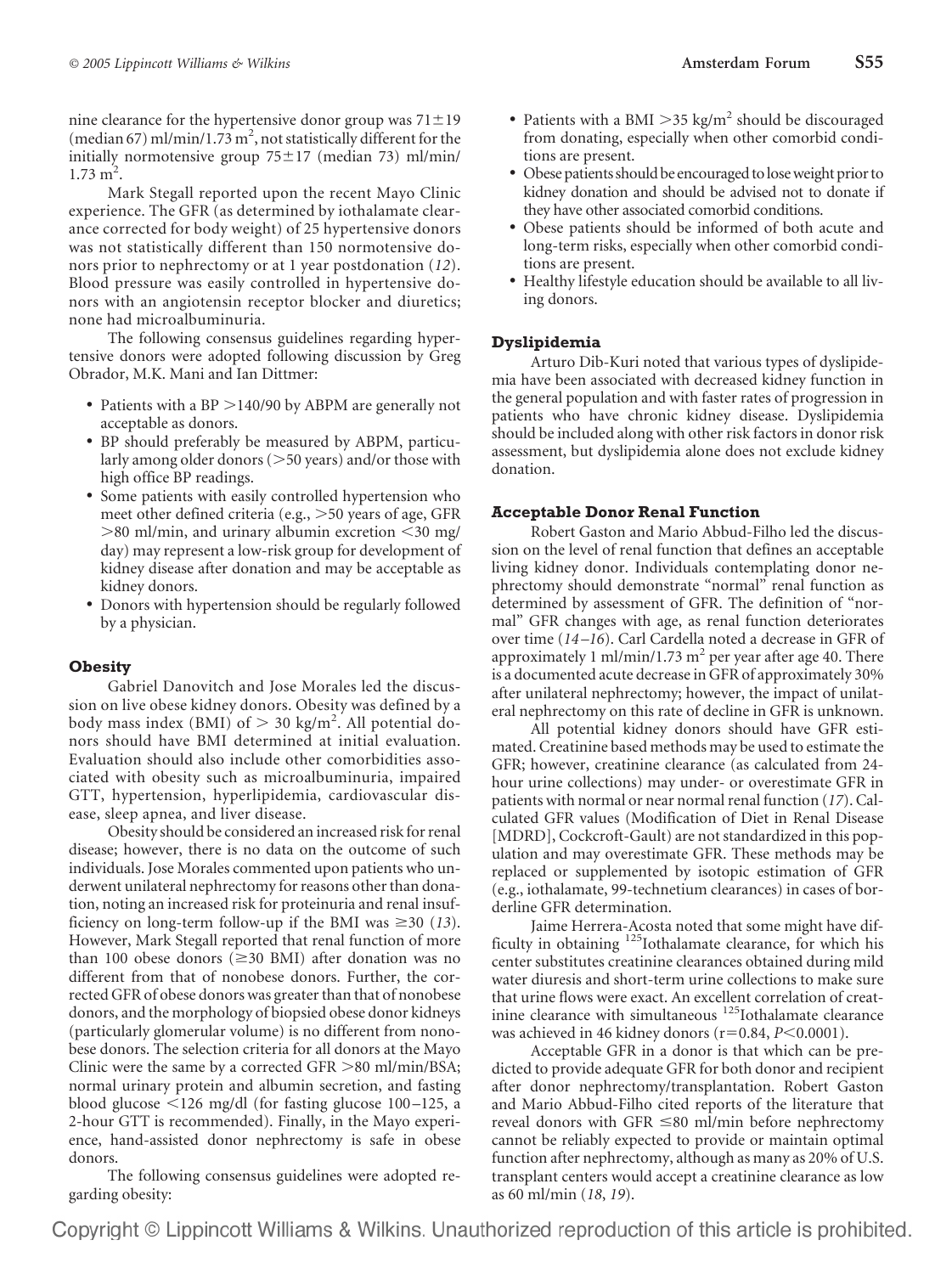Dan Brennan noted that donors who are thin, small, and female with a creatinine clearance of  $\leq 80$  ml/min and normalized for body surface area (BSA) could alternatively be normalized for height and a more accurate GFR can be determined. An average-sized 60-year-old person (70 kg body weight) with a serum creatinine of 1.0 mg/dl can be presumed to have a GFR of 80 ml/min (*20*).

Bernardo Rodríguez-Iturbe commented that if donors are challenged with a creatinine load, they might not normally increase the tubular secretion of creatinine (revealing an impaired tubular functional reserve) (*21*).

The following consensus guideline was adopted regarding acceptable renal function: a GFR -80 ml/minute or 2 standard deviations below normal (based on age, gender, and BSA corrected to 1.73/m<sup>2</sup>) generally preclude donation. Kidneys from live donors with GFR  $\leq$ 80 ml/min are associated with relative risk of graft loss of 2.28 compared to those with greater prenephrectomy GFR (*22*). However, successful transplantation was noted from some, usually elderly, living donors with GFR as low as 65–70 ml/min, indicating a need for individualization and careful follow-up of donors with GFR of  $\leq 80$  ml/min/1.73/m<sup>2</sup>.

## **Urine Analysis for Protein and Blood**

The discussion was initiated by M.K. Mani and Yves Vanrenterghem. Proteinuria is a marker of glomerular pathology and renal disease. Proteinuria should be assessed as a standard part of the donor work up. Dipstick urinalysis for proteinuria and hematuria has been used to screen renal disease, but Gil Thiel suggested that dipstick measurements of proteinuria are not adequate in the assessment of a potential donor. Laboratories vary as to normal values of quantitated urine protein, but a consensus was reached to conclude that a 24-hour urine protein of  $>$  300 mg is a contraindication to donation.

The significance of microalbuminuria has been studied mostly in patients with diabetes mellitus. However, even in nondiabetics, it may be the first sign of a glomerular pathology. Gil Thiel suggested that kidney donors merit a screening and follow-up with microalbuminuria measurement (*23*). Albumin and protein concentration in urine should be referenced to either a time-collected specimen or to urinary creatinine concentration. A level of 5 mg (u-albumin/mmol u-creatinine) in a morning urine specimen represents approximately 50 mg albumin/24 h urine. M.K. Mani suggested, however, that the assessment of microalbuminuria is more expensive to perform and has not been well established in all parts of the world. A concern regarding laboratory consistency and accuracy was expressed.

Thus, Forum participants concluded that microalbuminuria determination may be a more reliable marker of renal disease, but its value as an international standard of evaluation for kidney donors has not been determined.

The discussion of hematuria was initiated by Kazuhide Saito and commented upon by Osman Alfurayh. Isolated microscopic hematuria (defined as 3–5 urinary sediment red blood cells (RBCs)/ HPF) may not be a contraindication to donation. RBCs with glomerular origin have a dysmorphic appearance observed by phase-contrast microscopy and automated RBC analysis. Patients with persistent microscopic hematuria should not be considered for kidney donation unless urine cytology and a complete urologic work up are performed. If urological malignancy and stone disease are excluded, a kidney biopsy may be indicated to rule out glomerular pathology such as IgA nephropathy.

Dan Brennan cited a recent report from Japan describing the presence of latent mesangial IgA deposits in approximately 16% of biopsies obtained at the time of transplantation from both living and deceased donors otherwise considered healthy (*24*). In some of the affected individuals, these findings were associated with a mild degree of microhematuria, mesangial proliferation, and glomerular macrophage infiltration, especially with combined IgA and C3 deposition.

## **Diabetes**

The risk of the donor developing diabetic nephropathy following kidney donation was discussed by Connie Davis and Ed Cole. Diabetes is associated with an increased risk of postsurgical complications and future development of renal failure compared to the general population. Data by Silveiro et al. (*25*) were referenced to suggest that a nephrectomy in a patient with Type 2 diabetes might increase the progression of disease. Further, the prevalence of microalbuminuria is increased after nephrectomy.

Individuals who are at risk for developing Type 2 diabetes include those with a familial history, a BMI of >30 kg/m<sup>2</sup>, woman with gestational diabetes, and excessive alcohol use. The following guideline was developed: individuals with a history of diabetes or fasting blood glucose  $\geq 126$ mg/dl (7.0 mmol/L) on at least two occasions (or 2-hour glucose with OGTT  $\geq 200$  mg/dl (11.1 mmol/L)) should not donate.

# **Stone Disease**

Fernando Gabilondo and Mahendra Bhandari led the discussion of stone disease. Patients with lithiasis should be screened for metabolic stone forming abnormalities. Kidneys have been transplanted knowingly containing a renal stone (*26*, *27*).

An asymptomatic potential donor with history of a single stone may be suitable for kidney donation if:

- No hypercalcuria, hyperuricemia, or metabolic acidosis.
- No cystinuria or hyperoxaluria.
- No urinary tract infection.
- Multiple stones or nephrocalcinosis are not evident on computed tomography (CT) scan.

Younger patients have a longer exposure to risk of recurrence. The risk of recurrence after any single stone is difficult to predict in any individual. The younger the donor age (age 25–35), the longer the exposure to the possibility of a recurrence (*28*).

Asymptomatic potential donor with current single stone may be suitable if:

• The donor meets the criteria shown previously for single stone formers, and current stone is <1.5 cm in size or potentially removable during transplant.

Ex vivo ureteroscopy is a technically feasible means of rendering a stone-bearing kidney stone free, without compromising ureteral integrity or renal allograft function (*29*). It is not known whether stone formers who donate a kidney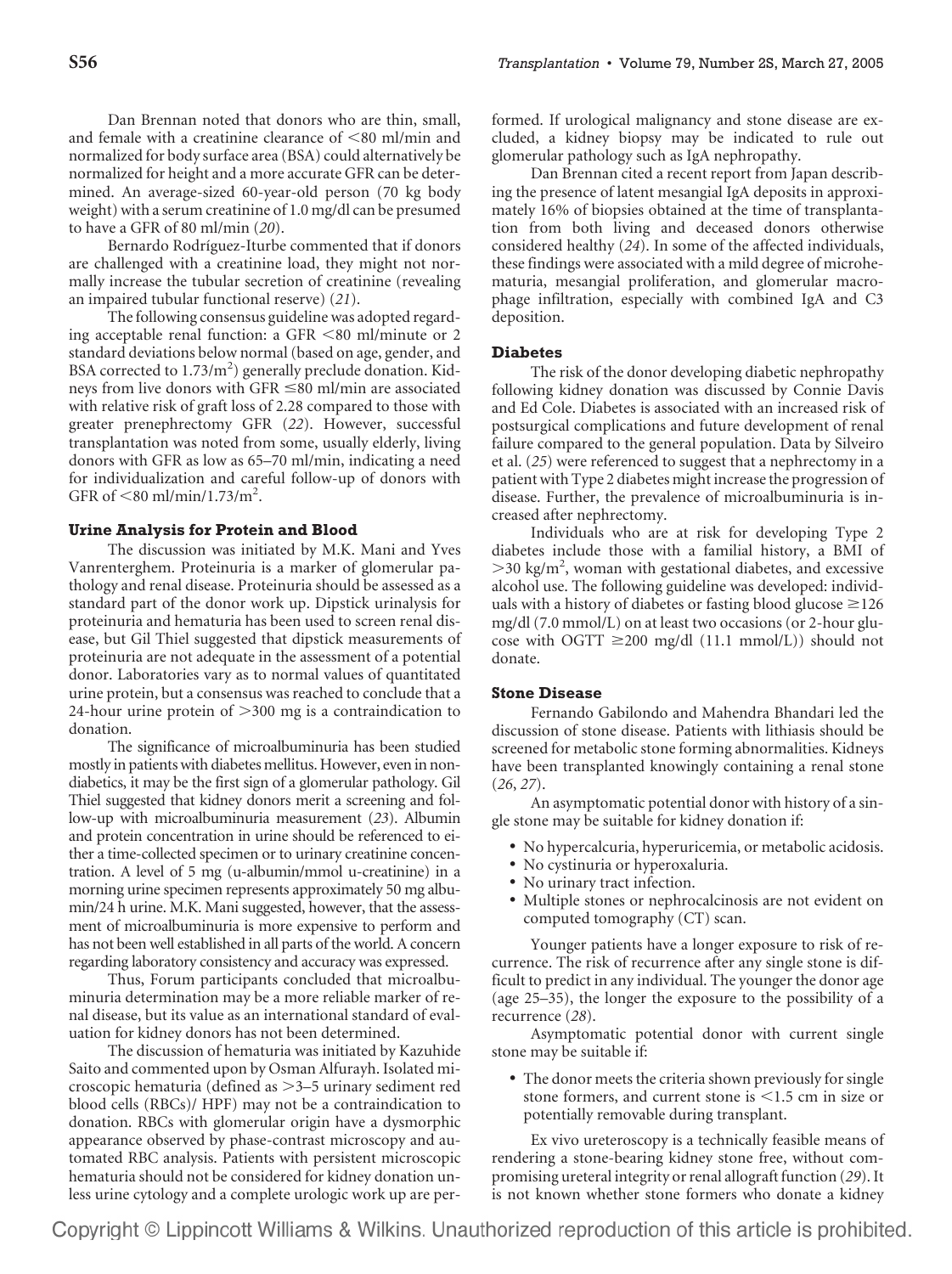have worse outcomes with respect to renal function compared to stone formers with two kidneys. However, a recurrent stone may not affect the function of a remaining kidney if it is carefully monitored (*30*).

Stone formers who should not donate are those with: 1) nephrocalcinosis on X ray or bilateral stone disease; and 2) stone types that have high recurrence rates and are difficult to prevent, such as:

- Cystine stones that have a high rate of recurrence and a need for urologic procedures in the donor.
- Struvite stones or infection stones that are difficult to eradicate and thus not feasible to transplant them into an immunosuppressed patient.
- Stones associated with inherited or other systemic disorders, such as primary or enteric hyperoxaluria, distal renal tubular acidosis, and sarcoid, because of the probability of a high rate of recurrence and the risk of renal insufficiency.
- Stones in the setting of inflammatory bowel disease with an increased risk of stones particularly after bowel resection, also increased risk of renal insufficiency.
- Recurrence while on appropriate treatment (i.e., failed therapy).

# **History of Donor Malignancy**

Jeremy Chapman and Domingo Casadei led the discussion of donor malignancy. Living kidney donors should be screened by standard medical guidelines to exclude malignancy, noting that:

- The risk of clinical and subclinical malignancy increases markedly with age, especially over 50 years.
- The risk of different cancers differs between countries.
- Donors with low-grade nonmelanoma skin cancer may be accepted; otherwise the living kidney donor should be free of current or untreated malignancy.

A prior history of the following malignancies usually excludes live kidney donation:

• Melanoma, testicular cancer, renal cell carcinoma, choriocarcinoma, hematological malignancy, bronchial cancer, breast cancer and monoclonal gammopathy (*31–34*).

A prior history of malignancy may only be acceptable for donation if:

- Prior treatment of the malignancy does not decrease renal reserve or place the donor at increased risk for endstage renal disease (ESRD).
- Prior treatment of malignancy does not increase the operative risk of nephrectomy.

A prior history of malignancy usually excludes live kidney donation but may be acceptable if:

• The specific cancer is curable and the potential transmission of the cancer can reasonably be excluded. Examples include: colon cancer (Dukes  $A$ ,  $>5$  years ago), nonmelanoma skin cancer, or carcinoma in situ of the cervix.

Consent to receive a renal transplant must include a discussion with the donor and the recipient that transmission of malignant disease cannot be completely excluded.

# **Screening for Infectious Disease**

Essam Elsawy led the discussion of donor screening to prevent transmissible infectious disease through live kidney transplantation.

# **HIV**

The detection of a positive human immunodeficiency virus (HIV-1 and HIV-2) by an ELISA assay for both antigen and antibody in a potential kidney donor should be confirmed by a neutralization test and a western blot analysis. The positive result rules out an individual from being a live kidney donor.

# **HTLV 1**

If human T-lymphotropic virus (HTLV) 1 is transmitted from a live kidney donor, the recipient may be at risk for the development of T cell leukemia and neurological disorders such as a subacute myelopathy or spastic paraparesis (*35*). The ELISA test identifies HTLV 1 and 2, but does not distinguish either. Polymerase chain reaction (PCR) is needed to differentiate. The risk for HTLV 2 infection is unknown; it is detected in intravenous drug users.

HTLV is endemic in the West Indies and Japan. Norio Yoshimura presented his personal experience of a recipient developing T cell leukemia from a donor who was HTLV positive; this complication has also been reported from blood transfusion (*36*). Therefore, HTLV has been included in the routine screening (Table 1) assembled by Dr. Bradley. However, Dan Brennan suggested that the disease is rare in other parts of the world, and testing for its detection in live kidney donors is not routinely done.

# **CMV and EBV**

Essam Elsawy screens for cytomegalovirus (CMV) IgM to evaluate recent infection, because CMV-reactive IgG is detected in more than 90% positive of his donors. If the CMV IgM is positive, a PCR for CMV is performed. If the PCR is positive, Essam Elsawy excludes live kidney donation until PCR becomes negative. If the CMV IgM positive and PCR are negative, they proceed with transplantation.

Bill Harmon suggested that a living donor (e.g., a parent) who is either CMV or Ebstein-Barr virus (EBV) positive is still acceptable for a recipient who is CMV or EBV negative.

Most of the adults are EBV and CMV positive; most of the children are EBV negative and many are CMV negative. Gil Thiel and Peter Morris expressed a concern that the incidence of posttransplantation lymphoproliferative disorder (PTLD) is rising in pediatric recipients. Approximately 5% of infants who receive living donor transplants develop PTLD, in part because of the intensity of immunosuppression, but also in the circumstance of an EBV positive donor transplant to a negative recipient. The possibility of EBV vaccination of the recipient was discussed by Ian Dittmer. Alternatively, another parent or a relative within the family might be evaluated to determine if they are either EBV (or CMV) negative. Despite these efforts, the importance and success of a live donor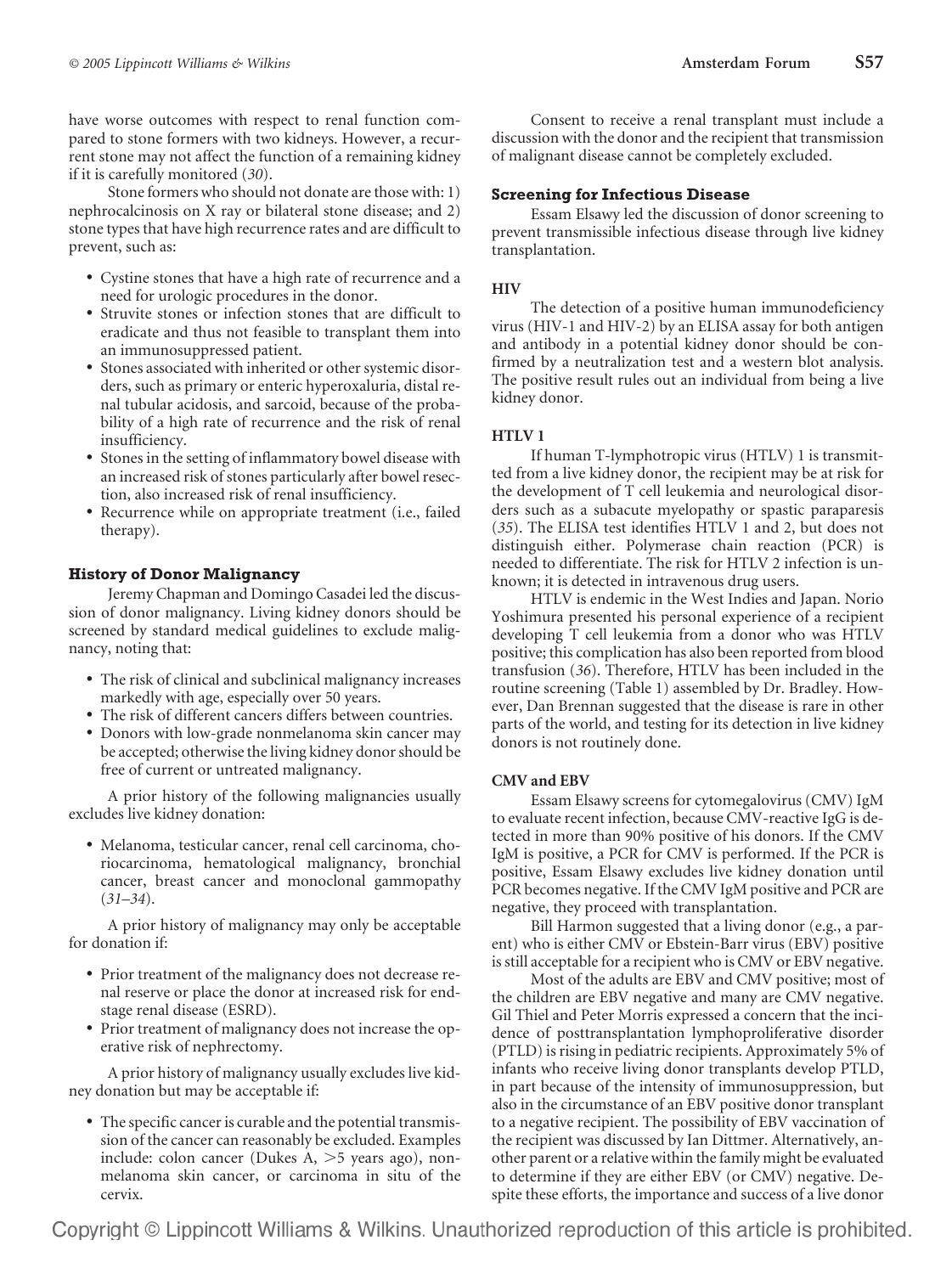|              |  | <b>TABLE 1.</b> Routine screening for the potential living |  |  |
|--------------|--|------------------------------------------------------------|--|--|
| kidney donor |  |                                                            |  |  |

Urinalysis Dipstick for protein, blood and glucose Microscopy, culture and sensitivity Measurement of protein excretion rate Assessment of renal function Estimation/measurement of GFR Blood tests Hematological profile Complete blood count Hemoglobinopathy (where indicated) Coagulation screen (PT and APTT) G6PD deficiency (where indicated) Biochemical profile Creatinine, urea, and electrolytes Liver tests Urate Fasting plasma glucose Bone profile Glucose tolerance test (if fasting plasma glucose  $>6-7$ mmol/l) Blood lipids Thyroid function tests (if indicated) Pregnancy test (if indicated) PSA (if indicated) Virology and infection screen Hepatitis B and C Toxoplasma Syphilis HIV and HTLV 1/2 Malaria (where indicated) Cytomegalovirus Trypanozome cruzi (where indicated) Epstein-Barr virus Schistosomiasis (where indicated) HHV8 and HSV (where indicated) Strongyloides (where indicated) Typhoid (where indicated) Brucellosis (where indicated) Cardiorespiratory system Chest X-ray Electrocardiogram Stress test Echocardiography (where indicated) Assessment of renal anatomy Appropriate imaging investigations should allow confirmation of the presence of two kidneys of normal size and enable abnormalities of the collecting system and calcification or stone disease in the renal tract to be detected. They must also delineate

PSA, prostate-specific antigen; HIV, human immunodeficiency virus; HTLV, human T-lymphotropic virus; HHV, human herpes virus; HSV, herpes simplex virus.

the anatomy of the renal vasculature.

parental transplant was sufficient to not prohibit the use of a CMV or EBV positive donor for a recipient who is CMV or EBV negative.

## **Hepatitis C Virus**

If the donor has normal liver function tests and the serology test for hepatitis C virus (HCV) is negative (nonreactive antibody determination by ELISA), there is no contraindication for donation. However, if the serology test is pos-

itive for HCV, Essam Elsawy recommended that the recipient HCV status be evaluated. If the potential recipient is negative for HCV, the potential positive HCV donor should be excluded. If the potential recipient is also positive for HCV, the potential donor should be assessed by PCR for HCV. If the potential donor is PCR positive, the potential donor should be excluded because of the risk of HCV transmission to the recipient and because the potential donor may have chronic hepatitis (and is not well). If the potential donor is negative by PCR, the potential donor may not necessarily be excluded because the likelihood of transmission of HCV through the kidney is remote.

Nevertheless, Jose Morales expressed concern regarding HCV superinfection if a different HCV genotype of a positive donor is transmitted to a recipient. The Spanish group has transplanted kidneys from deceased donors with HCV reactivity to HCV positive recipients, but they have not performed live kidney transplantation from HCV positive donors (*37*). Further, Chakko Jacob and Nabil Mohsin questioned the justification of removing a kidney from a patient who in the future may develop an HCV-associated renal disease. However, Stephen Munn suggested that if certain HCV genotypes (genotype 4) are treated and eradicated in the donor, the potential donor could be reconsidered (if no evidence of chronic hepatitis or cirrhosis on biopsy).

## **Hepatitis B Virus**

The detection of hepatitis B surface antigen (HBsAg) in a potential donor generally excludes the individual from live kidney donation (*38*). However, Stephen Munn reported that in New Zealand, some of the live kidney donors have been hepatitis B virus (HBV) core antibody positive. An IgM core positive result indicates a recent exposure to the HBV; in contrast, a surface antibody positive result indicates that months may have elapsed since the hepatitis infection. Even if HBsAg is negative, screening for HBV core total antibody (IgM and IgG) should be done to exclude low-level HBsAg and escape mutants of HBV not detectable by the current screening assays for HBsAg.

The ELISA core antibody test can distinguish between IgM and IgG reactivity. If the core antibody result is positive for IgM, a delay in the consideration of the potential donor was recommended to determine whether HBV infection might be progressing. A PCR quantitation of HBV DNA should be performed as appropriate care of the donor. Otherwise, by the New Zealand practice, if the potential donor is PCR negative for HBV, kidneys may be transplanted safely from either an HBV surface antibody positive donor or a donor who is HBV core antibody (IgG) positive into recipients who either have successfully recovered from hepatitis B infection or been immunized against hepatitis B.

## **Human Herpes Virus 8**

Human Herpes Virus 8 (HHV8) has been shown to induce Kaposi sarcoma and can be transmitted by organ transplantation (*39*). Gil Thiel mentioned an ongoing research project of screening donors and recipients for HHV8 in Switzerland, but there is no world wide routine screening of live donors for HHV8.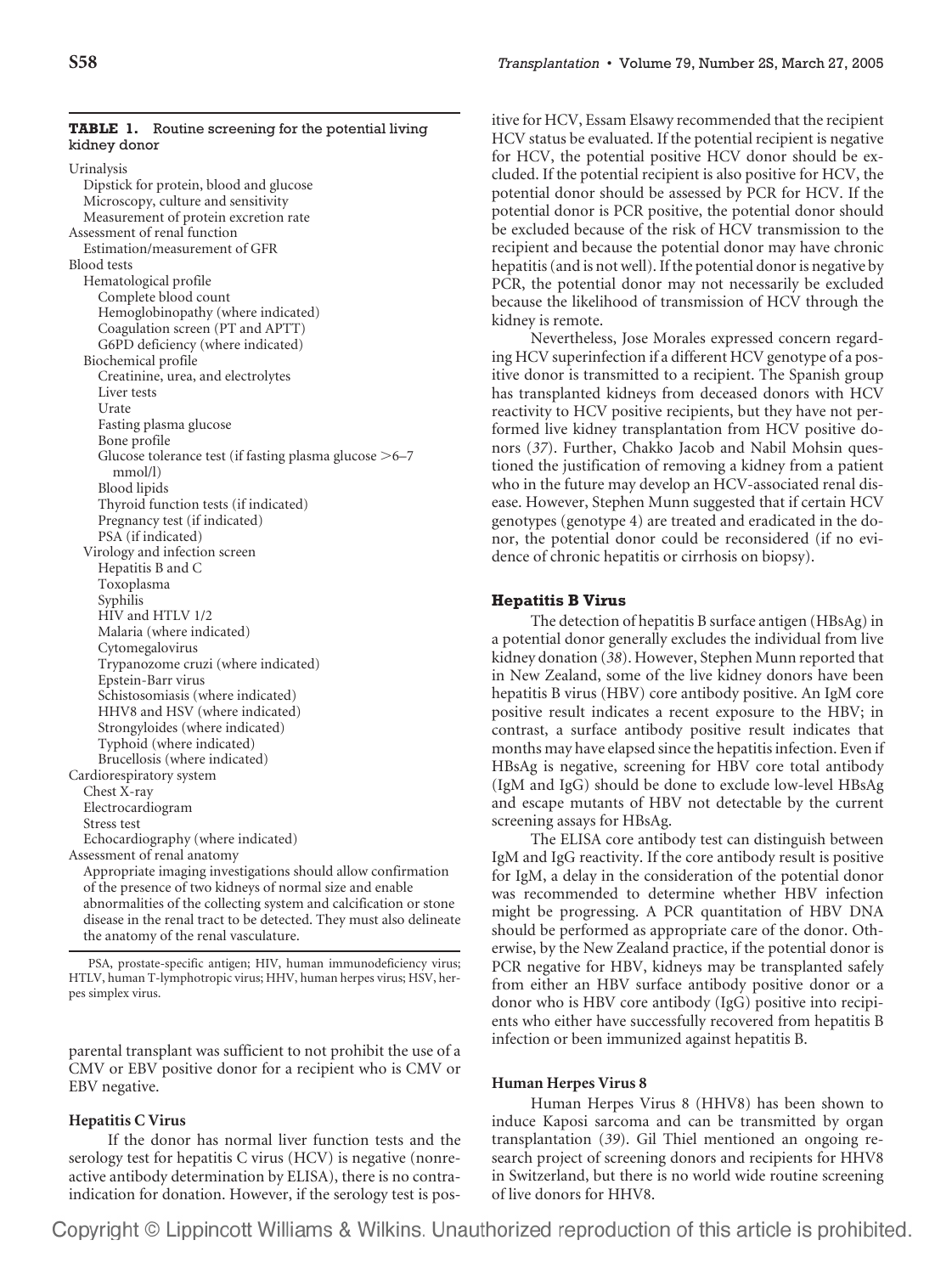#### **TABLE 2.** Amsterdam Forum Guidelines

Donor evaluation

the information presented in that process to make a voluntary decision. All donors should have standard tests performed to assure donor safety. Hypertension Patients with a BP  $>$  140/90 by ABPM are generally not acceptable as donors. BP should preferably be measured by ABPM, particularly among older donors (50 years) and/or those with high office BP readings. Some patients with easily controlled hypertension, who meet other defined criteria, e.g. 50 years of age, GFR 80 ml/min, and urinary albumin excretion -30 mg/day may represent a low-risk group for development of kidney disease after donation and may be acceptable as kidney donors. Donors with hypertension should be regularly followed by a physician. Obesity Patients with a BMI > 35 kg/m<sup>2</sup> should be discouraged from donating, especially when other comorbid conditions are present. Obese patients should be encouraged to lose weight prior to kidney donation and should be advised not to donate if they have other associated co-morbid conditions. Obese patients should be informed of both acute and long-term risks, especially when other comorbid conditions are present. Healthy lifestyle education should be available to all living donors. Dyslipidemia Dyslipidemia should be included along with other risk factors in donor risk assessment, but dyslipidemia alone does not exclude kidney donation. Acceptable donor renal function All potential kidney donors should have GFR estimated. Creatinine based methods may be used to estimate the GFR; however, creatinine clearance (as calculated from 24-hour urine collections) may under or overestimate GFR in patients with normal or near normal renal function. Calculated GFR values (MDRD and Cockcroft-Gault) are not standardized in this population and may overestimate GFR. A GFR <80 ml/min or 2SD below normal (based on age, gender, and BSA corrected to 1.73/m<sup>2</sup>) generally precludes donation. Urine analysis for protein A 24-hour urine protein of  $>$  300 mg is a contraindication to donation. Microalbuminuria determination may be a more reliable marker of renal disease, but its value as an international standard of evaluation for kidney donors has not been determined. Urine analysis for blood Patients with persistent microscopic hematuria should not be considered for kidney donation unless urine cytology and a complete urologic work up are performed. If urological malignancy and stone disease are excluded, a kidney biopsy may be indicated to rule out glomerular pathology, such as IgA nephropathy. Diabetes Individuals with a history of diabetes or fasting blood glucose 126 mg/dl (7.0 nmol/l) on at least two occasions (or 2-hr glucose with OGTT 200 mg/dl (11.1 mmol/l) should not donate. Stone Disease An asymptomatic potential donor with history of a single stone may be suitable for kidney donation if: No hypercalcuria, hyperuricemia, or metabolic acidosis. No cystinuria, or hyperoxaluria. No urinary tract infection. If multiple stones or nephrocalcinosis are not evident on CT. An asymptomatic potential donor with a current single stone may be suitable if: The donor meets the criteria shown previously for single stone formers and current stone -1.5 cm in size, or potentially removable during the transplant. Stone formers who should not donate are those with: Nephrocalcinosis on x ray or bilateral stone disease. Stone types with high recurrence rates, and are difficult to prevent (see text). Malignancy A prior history of the following malignancies usually excludes live kidney donation: Melanoma, testicular cancer, renal cell carcinoma, choriocarcinoma, hematological malignancy, bronchial cancer, breast cancer and monoclonal gammopathy. A prior history of malignancy may only be acceptable for donation if: Prior treatment of the malignancy does not decrease renal reserve or place the donor at increased risk for ESRD. Prior treatment of malignancy does not increase the operative risk of nephrectomy. A prior history of malignancy usually excludes live kidney donation but may be acceptable if: The specific cancer is curable and potential transmission of cancer can reasonably be excluded. Urinary tract infections The donor urine should be sterile prior to donation; asymptomatic bacteria should be treated per donation. Pyuria and hematuria at the proposed time of donation is a contraindication to donation. Unexplained hematuria or pyuria necessitates evaluation for adenovirus, tuberculosis, and cancer. Urinary tuberculosis or cancer are contraindications to donation. Live unrelated donors The current available data suggest no restriction of live kidney donation based upon the absence of an HLA match. An unrelated donor transplant is equally successful to the outcome achieved by a genetically related family member such as a parent, child, or sibling, who is not HLA identical to the recipient. Determination of cardiovascular risk The clinical predictors of an increased peri operative cardiovascular risk (for non-cardiac surgery) by the American College of Cardiology/American Hospital Association standards fall into 3 categories: major, intermediate, minor.

Prior to donation, the live kidney donor must receive a complete medical and psychosocial evaluation, receive appropriate informed consent, and be capable of understanding

- All major predictors: unstable coronary syndromes, decompensated heart failure, significant arrhythmias and severe valvular disease are contraindications to live kidney
- donation. Most of the intermediate predictors: mild angina, previous myocardial infarction, compensated or prior heart failure, diabetes mellitus are also contraindications to donation; Minor predictors: older age, abnormal ECG, rhythm other than sinus, low cardiac functional capacity, history of stroke or uncontrolled hypertension warrant individual consideration.

Assessment of pulmonary issues

A careful history and physical examination are the most important parts of assessing risk.

Routine preoperative pulmonary function testing (PFT) is not warranted for potential live kidney donors unless there is an associated risk factor such as chronic lung disease. Increased risk of post operative pulmonary complication is assoc with an FEV1  $<$  70% or FVC  $<$  70% of predicted, or a ratio of FEV1/FVC  $<$  65%. Smoking cessation and alcohol abstinence

Smoking cessation at least 4 weeks prior to donation is advised based on recommendations for patients undergoing elective surgical procedures.

Cessation of alcohol abuse defined by DSM-3: 60 gm of alcohol/day sustained over  $\geq$ 6 months should be avoided for a minimum of 4 weeks to decrease the known risk of postoperative morbidity.

BP, blood pressure; ABPM, ambulatory blood pressure monitoring; GFR, glomerular filtration rate; BMI, body mass index; BSA, body surface area; CT, computed tomography; ESRD, end-stage renal disease; HLA, human leukocyte antigen.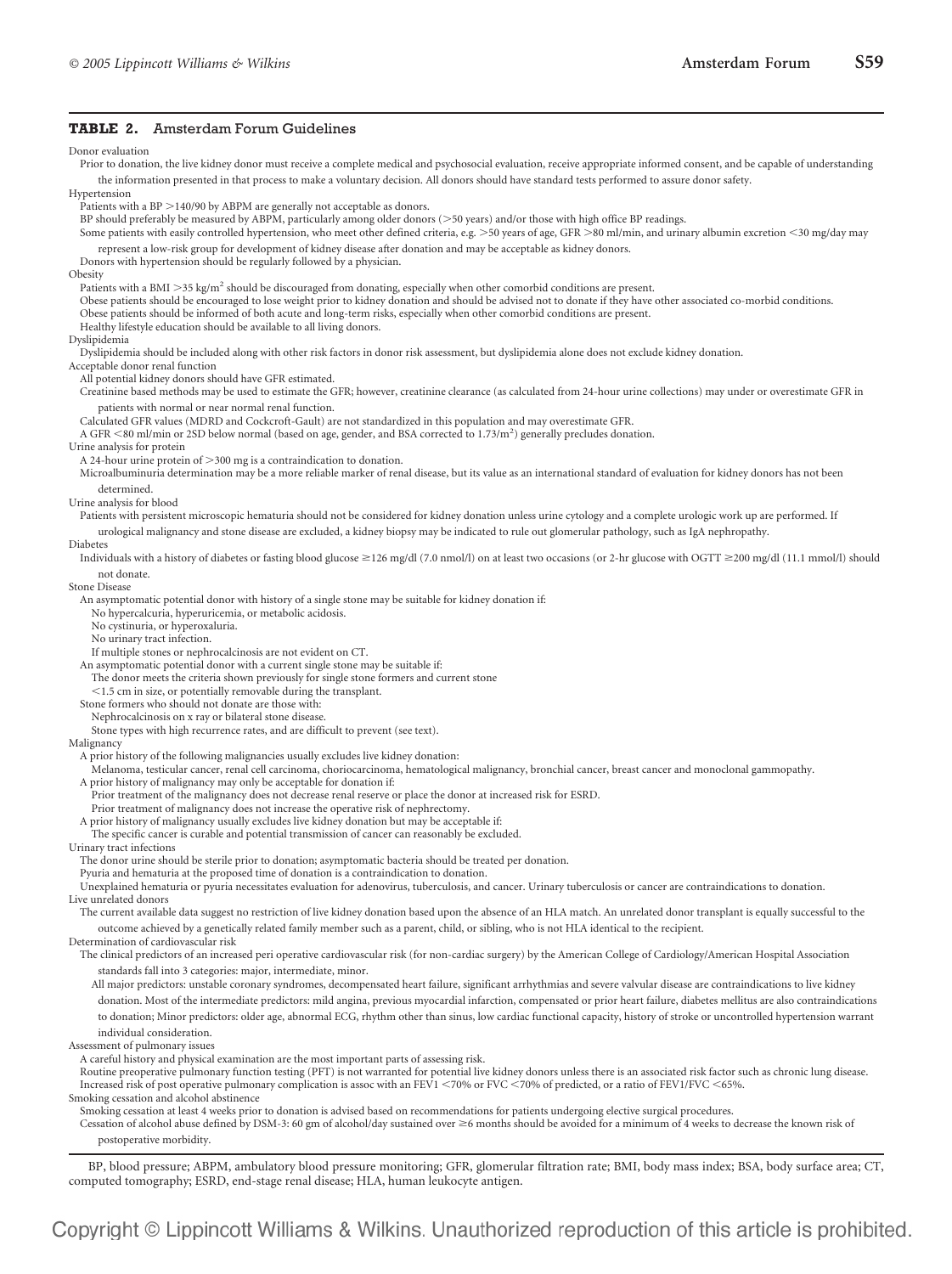# **Tuberculosis**

Essam Elsawy presented the following information regarding tuberculosis. Active *Mycobacterium tuberculosis* infection is a contraindication for donation because tuberculosis has been transmitted from live kidney donors to their recipients (*40*). Further, a past history of pulmonary tuberculosis is relative contraindication to donation. However, there were instances reported by Forum participants where individuals with history of treated pulmonary tuberculosis have donated a kidney.

Enrique Ona presented that many of the Philippine live kidney donor population may have fibrosis of the lung apex, which radiologists read as evidence of a past tuberculous infection by this "primary complex." The radiologist's evaluation is important to determine active infection by a comparative current chest x-ray with a previous one (if available). They are accepted as donors if it is proven that they don't have an active pulmonary infection and after it is shown that they don't have genitourinary tract tuberculosis. If active pulmonary infection is suspected, the donors are treated (as are most of the recipients) with prophylactic isoniazid (INH) for about 4 months. Thus, a potential donor with a past history of pulmonary tuberculosis who has received adequate treatment may still be an acceptable donor if there is no renal infection. Enrique Ona suggested that donors treated for pulmonary tuberculosis require a more specific and extensive examination of the urinary tract and the kidneys prior to donation.

Pyuria or an anatomical defect on renal ultrasound or intravenous pyelogram (IVP) may be indicative of donor urinary tract infection with tuberculosis. Urinary tuberculosis is contraindication for donation. Essam Elsawy suggested that donors previously treated for urinary tuberculosis might have dormant tuberculosis within the kidney, and thus remain unsuitable for donation. Further, tuberculous pyelonephritis usually results in a decreased GFR of the diseased kidney, making it unsuitable for donation.

M.K. Mani presented the following information. Urinary culture for tuberculosis is not done routinely as it is a poor screening tool; however, the potential donor is usually assessed for pyuria and anatomical radiographic abnormalities of the urinary tract and kidneys, despite a normal chest X ray. Mahendra Bhandari concurred to report in his experience that genitourinary tuberculosis might exist without chest X ray evidence. Finally, in some regions of the world (from Fernando Gabilondo and Nasser Simforoosh), a purified protein derivative (PPD) skin test of tuberculosis is still used to screen potential kidney donors, even though some of the donors may have been vaccinated with Bacille Calmette-Guerin (BCG), a genetically-altered tubercular bacteria rendered avirulent. However, in Egypt, Essam Elsawy noted that BCG vaccination is mandatory for all the population from birth. A positive PPD on that basis may not be helpful to screen a potential live kidney donor. In New Zealand, neither Stephen Munn nor Ian Dittmer screens their donors with a PPD.

## **Syphilis**

Donors should be screened for syphilis (*Treponema pallidum*) with the rapid plasma reagin (RPR) or Venereal Disease Research Laboratory (VDRL) slide test. The RPR and the older VDRL test detect reactive antibodies. There are several conditions that may cause a false positive test: HIV, Lyme disease, mycoplasma pneumonia, malaria, and systemic lupus erythematosus. Therefore, these screening tests, if found to be positive, must be confirmed by a more specific test for syphilis such as a fluorescent treponemal antibody (FTA) absorption test. Donors with a positive confirmatory FTA should be treated according to stage and donation should be delayed until successful treatment is accomplished. There may be a risk of syphilis transmission if the donor is untreated (*41*). The recipient could receive treatment following transplantation, if there is an urgent need to perform transplant. Secondary syphilis is associated with reversible renal disease.

## **Chagas Disease**

Chagas disease is endemic in parts of Central and South America and Mexico, where an estimated 16 –18 million people are infected with *Trypanosoma cruzi* (*42*). Trypanosomiasis has been transmitted to kidney transplant recipients from an infected donor (*43*). Donors from endemic areas should be screened by serologic tests (there are at least three of them). A complement fixation test (Machado-Guerreiro reaction) becomes positive in the acute stage at one month postinfection and remains positive thereafter. The Machado-Guerreiro has a low sensitivity and specificity that yields high incidence of false positives and negatives. The precipitin test (hemagglutination reaction) is 95% positive in the early stages. The immunofluorescence and ELISA tests are highly sensitive and specific, although false-positive reactions occur with malaria, leprosy, and leishmaniasis. If two of the screening tests are positive, the detection of the trypanosome should be ruled out in the blood by a xenodiagnostic test that entails the following: uninfected laboratory-raised insects are fed on a patient, and then examined 30 days later for metacyclic trypanosomes in their hindgut or feces. If positive, the potential donor must be treated and cannot donate until parasitemia turns negative. Otherwise, Mario Abbud-Filho, Jose´ Medina-Pestana, and Domingo Casadei suggested that there is no contraindication to live kidney donation from a serology positive donor. In a referenced report by Sousa, nine recipients of kidneys were obtained from Chagas seropositive donors among 239 kidney transplantations between 1992 and 1997 (*43*). All were treated with benznidazole (5 mg/kg/d) for 14 days. None of them experienced acute Chagas disease or seroconversion even after 10 years follow-up. The Forum participants concluded that donors with positive serology for Chagas disease should not be excluded.

#### **Schistosomiasis**

Essam Elsawy suggested that uncomplicated bilharziasis of living kidney donors does not adversely affect either the function or the morphology of the remaining kidney, provided that the donor had functionally and morphologically intact kidneys and bilharzia was treated before donation. There has been no significant difference between bilharzial and nonbilharzial renal transplants in graft function and incidence of graft rejection after 10 years of follow up (*44*). Nabil Mohsin posed a question regarding the routine treatment of schistosomiasis in an asymptomatic donor who resides in an endemic area. Essam Elsawy replied that treatment is not given unless the donor has an active infection. If there is active schistosomiasis in an otherwise healthy donor, the do-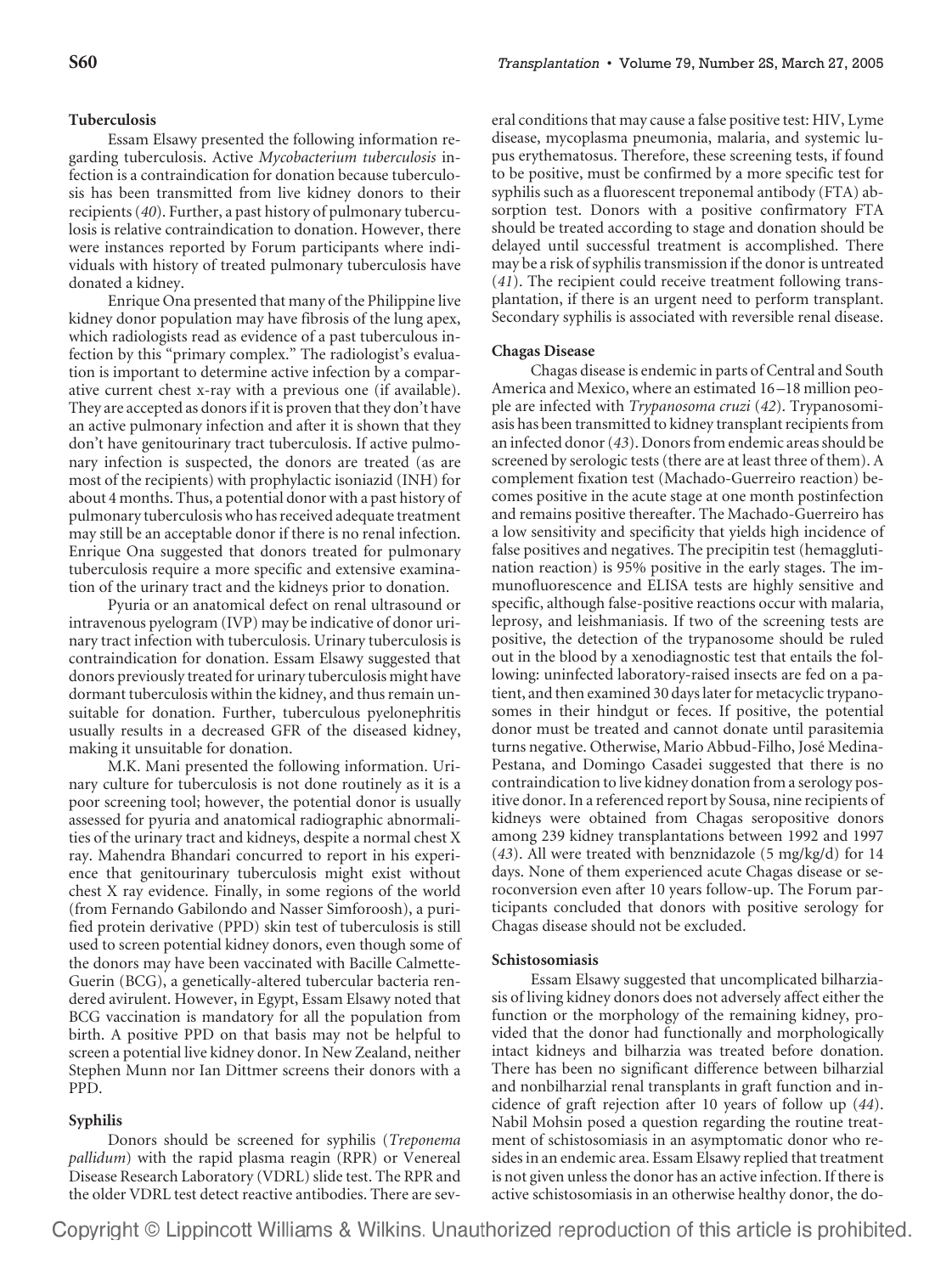nor is treated at least one month before transplantation by combined antischistosomal drugs (praziquantel and oxamniquine). Cure without impairing renal function has been observed without a negative impact on the transplant outcome.

# **Strongyloides**

Larvae of *Strongyloides stercoralis* penetrate the skin or mucosa from fecally contaminated soil, are carried by the blood stream to the lungs, break into the alveoli, ascend, are swallowed, and then reach the small intestine. The female worms produce larvae parthenogenically (without fertilization), and the larvae are passed in the host's feces. The presence of nematode larvae in a fecal sample is characteristic of strongyloidiasis; however, an ELISA assay is available for serological detection of strongyloides. Potential donors should be screened for strongyloides in endemic areas because strongyloides has been transmitted via a kidney transplant (*45*).

# **Brucellosis**

Brucellosis is derived from the bacteria of the genus *Brucella*, primarily passed among animals and acquired by humans from contact with animals or animal products that are contaminated with these bacteria. Brucellosis has been transmitted to recipients of bone marrow transplants (*46*). Nasser Simforoosh suggested that a patient successfully treated for brucellosis infection may still be a suitable live kidney donor.

# **Malaria**

Malaria has been transmitted from an organ donor to multiple transplant recipients, resulting in the death of a heart transplant recipient (*47*). Potential live kidney donors who either reside or have traveled to endemic areas should be screened for *Plasmodium falciparum*. Automated hematology analyzers have been used to detect malarial parasites in peripheral blood samples.

# **Urinary Tract Infections**

The donor urine should be sterile prior to donation. Pyuria and hematuria at the proposed time of donation is a contraindication to donation. Asymptomatic bacteruria should be treated predonation. Unexplained hematuria or pyuria necessitates evaluation for adenovirus, tuberculosis, and cancer. Urinary tuberculosis and cancer are contraindications to donation.

Essam Elsawy presented the following information. A history of recurrent cystitis is not a contraindication to donation from a healthy young female; however, unexplained recurrent pyelonephritis is a contraindication to donation. Persistent infection (same pathogen recurs after treatment) warrants anatomic evaluation of urinary tract by upper tract study (IVP, CT scan) and cystoscopy. In men, persistent infection may be associated with chronic bacterial prostatitis. There is no association of renal infection with chronic bacterial prostatitis.

Recurrent urinary tract infection from childhood may indicate reflux and potential donors should undergo a voiding cystourethrogram (VCUG) and an upper tract study. Donation is contraindicated until anatomical cause is ruled out.

# **Blood Donor Regulation and Organ Donor Screening**

Stephen Munn and Carl Cardella noted blood donor services in North America, Australia, and New Zealand have precluded individuals from donating blood if they resided in the United Kingdom during the bovine spongiform encephalopathy (BSE) risk period (during the 1980s and early 1990s) and ate meat (*48*). Chris Rudge also reported that the U.K. national blood service has issued an instruction to not permit blood donation from anybody who has received a blood transfusion within the last 24 years. Andrew Bradley suggested that, for live kidney donation, the remote risk could be discussed with a prospective recipient and they could accept that risk or not. In contrast, the donor of a blood transfusion is usually to an anonymous recipient. Chris Rudge agreed that regulations for blood and tissues should not apply to organs because the risk/benefit ratio is different, citing the example of screening for HTLV and variant for Creutzfeld-Jacob disease (v-CJD). The conclusion of the Forum participants was that a center transplanting a kidney from a live donor who falls into at-risk categories for v-CJD (residency in the U.K. or a family history of unexplained neurodegenerative disease) has a responsibility to explain the possibility of transmission to the recipient. Nevertheless, the risk is likely to be extremely low and not prohibit live donor kidney transplantation.

# **Live Unrelated Donors**

In Mexico and some European countries, unrelated kidney transplantation is currently illegal. Enrique Ona posed the following question to participants: "Since live donors are more commonly done in the Philippines, what is a minimum HLA-DR antigen match acceptable for transplantation? Blood relation in our part of the world extends to distant relatives and not just from siblings, parents or children. The same is true with the adoption of incentives, gifts, or gratitudinal reciprocity to the donation process which can easily be misconstrued as 'commercialization' or sale."

Chris Rudge presented data from the U.K. evaluating the degree of HLA match in transplants from different donor types and the influence of HLA match on the outcome of all living donor transplants in the U.K. (*49*). Transplants from unrelated living donors were significantly less well matched. There were two HLA-DR mismatches in 41% of living unrelated donor transplants but less than 5% in living related donor transplants. Nevertheless, there were no significant differences in one-year transplant survival between the two living donor transplant groups.

Francis Delmonico presented current U.S. data that examined whether HLA matching influences the outcome of living donor kidney transplants. Among living unrelated donor transplant recipients, there was no independent effect of DR matching on graft survival, as indicated by 5-year survival rates of 86% (reference group), 85% ( $P=0.85$ ) and 84%  $(P=0.64)$  for zero, one, and two HLA-DR mismatched grafts, respectively.

Thus, the current available data suggest no restriction of live kidney donation based upon the absence of an HLA match. An unrelated donor transplant is equally successful to the outcome achieved by a genetically related family member such as a parent, child, or sibling who is not HLA identical to the recipient.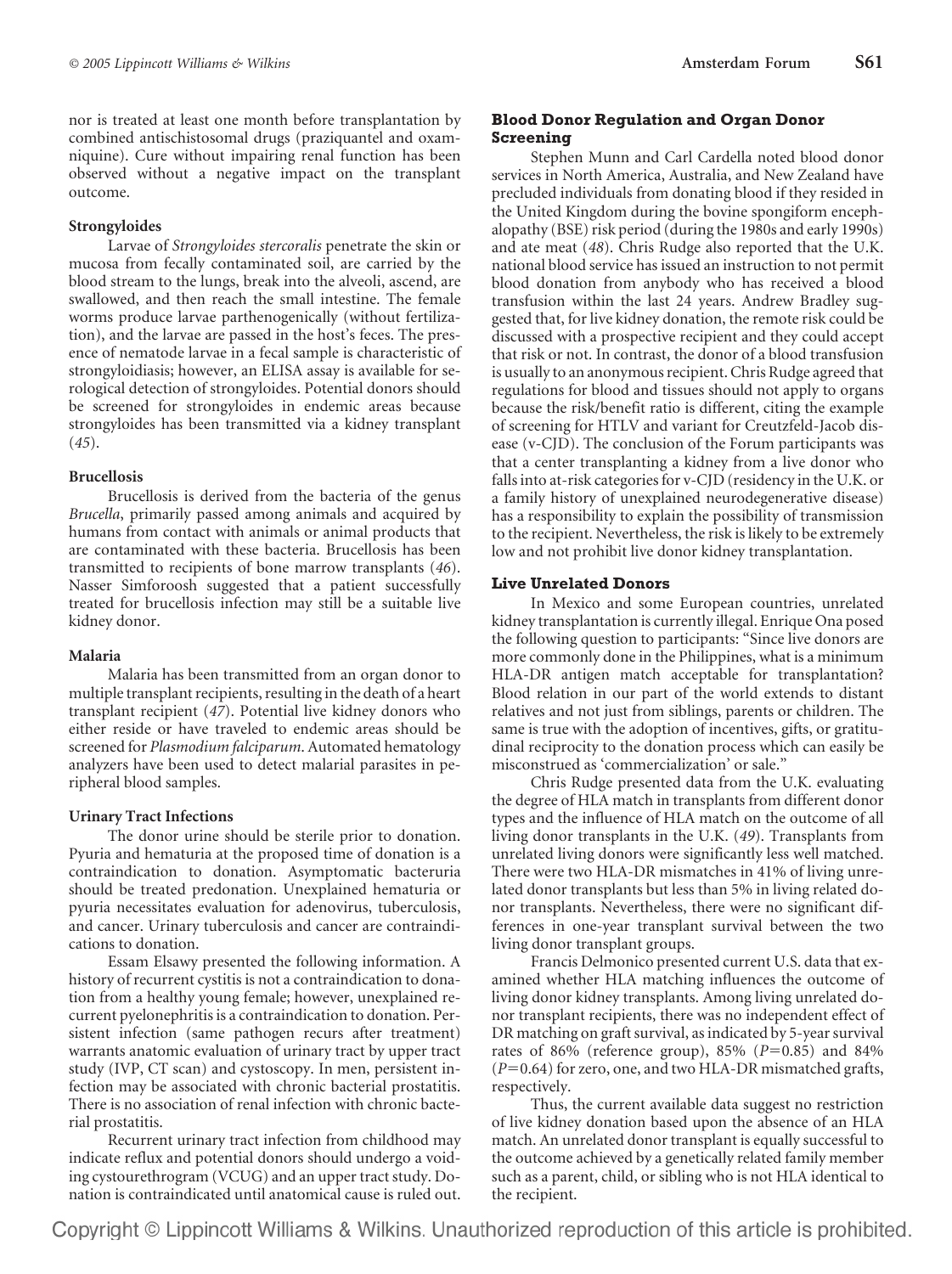## **Live Donor Exchanges**

ABO blood type incompatibility or T cell crossmatch reactivity has generally precluded successful kidney transplantation. A crossmatch performed between the prospective donor and recipient may detect antibodies that would result in an accelerated rejection of the allograft. Natural antibodies to the A or B blood types can also cause immediate allograft loss. These biologic realities have circumvented the intent of a willing kidney donor to provide for needy recipient, until now (*50*). Recently however, protocols have been developed to overcome these barriers by using plasma exchange to remove either the isoagglutinin or HLA antibodies (see below) (*51*). Nevertheless, these "conditioning" regimens are still associated with an unpredictable rate of biological graft loss that could be averted by other innovative methods of live donor transplantation. One such approach is live donor exchange (i.e., exchanging donors incompatible with their intended recipients so that, instead, each donates to a compatible recipient). With donor exchange, the hazard of either blood type or crossmatch incompatibility can be avoided, while both recipients still derive the benefit of a living donor kidney transplant.

Section 301 of the U.S. National Organ Transplant Act of 1984 (NOTA), 42 U.S.C. 274e states: "It shall be unlawful for any person to knowingly acquire, receive, or otherwise transfer any human organ for valuable consideration for use in human transplantation". Valuable consideration under NOTA § 301 has traditionally been considered to be monetary transfer or a transfer of valuable property between donor, recipient, and/or organ broker in a sale transaction.

However, in some regions of the world, the live donor exchange is considered to be valuable consideration; thus, it is not permitted. For example, Jeremy Chapman brought to attention a law in Australia that prohibits such exchanges that have occurred in the United States or Korea (*52*, *53*). These exchanges are considered illegal in Australia because the donor is deemed to receive valuable consideration in return for the donation; therefore, it is not considered to be an altruistic donation. Carl Cardella presented a different interpretation to suggest that receiving a transplanted kidney is not the same as getting a monetary value; and that although it is obviously of value, it is not the same as buying and selling organs.

## **The Gender Imbalance**

Data were presented by Gil Thiel, Mahendra Bhandari, S. Adibul Hasan Rizvi, and Bob Metzger to reveal the following international experience: approximately 65% of live kidney donors have been women and approximately 65% of recipients have been men.

Abdullah Alkhader Al Sayarri observed that among some living kidney transplants, there might be an unethical component of coercion and family/social pressures to bear. Participants agreed that these gender data display an excessive disparity, perhaps reflecting a psychological submission of women or discrimination of woman in many countries, including Western nations. However, there are more males than females with end stage renal disease, which may partly explain why there are more wives than husbands who donate in the case of transplants between spouses (*54*, *55*).

S. Adibul Hasan Rizvi noted a Nobel laureate perspective to say, "the burden of hardship often falls disproportionately on women." In some parts of the world, female gender bias is historically deep rooted. When the live related renal transplantation program was begun at the Sindh Institute of Urology and Transplantation, the factor of coercion was anticipated. In the prevailing culture, it was highly probable that females would have no choice but to donate a kidney. Dr. Rizvi reported that this donor coercion was encountered in the initial period, but it was subsequently overcome by efforts of a dedicated transplant team. Presently, despite existing cultural barriers, the female to male donor ratio at the Sindh Institute of Urology and Transplantation is 0.9:1.

Mahendra Bhandari endorsed the objective of establishing a genuineness of voluntary donation. In India, however, the family elder's domination is a reality of that culture; it is rare to find a prospective donor bold enough to decline. The issue is extremely sensitive and relevant in the case of female spouses as prospective donors.

Sadek Beloucif observed that accepting to donate depends on a number of contradictory considerations: the wish to help a member of one's family, with the family's opinion in the background, and the anticipation of possible loss of body integrity. The role of the doctor, who is the mandatory intermediary in the situation of donor consent, cannot be overlooked.

# **Data and Perspective Regarding Minors as Donors**

A review of the U.S. experience was presented by Bill Harmon. Minor donor kidneys were transplanted more frequently to adults than to pediatric recipients. Only 12% of the recipients from minor donors were identical twins (*56*). In some instances, minors gave their kidney to grandparents.

The use of a minor donor provided no better outcome than that expected from an adult donor. With the excellent outcome of unrelated transplantation from an adult living donor currently achieved, Forum participants agreed with the consensus proposal by Eduardo Santiago-Delpín that minors less than 18 years of age should not be used as living kidney donors.

## **Risk Estimation for Donor Candidates with Medical Abnormalities**

R. Steiner suggested that the ethical position of transplant centers could be best validated if kidney donor candidates were presented a defensible and quantitative estimate of medical risk. This risk assessment applies not only to "normal" donors but also to donors with isolated medical abnormalities (IMAs) such as hematuria, low grade proteinuria, hypertension, stone disease, and borderline normal GFR (*57*). Centers may accept some IMA donors considering the small risk of ESRD developing as result of the IMA (*18*). However, donors may reasonably ask whether their IMA entails an ESRD risk of 1 in 10, 1 in 100, or 1 in 1,000.

Steiner proposed that the risk of ESRD for many IMAs can be estimated semiquantitatively by knowing the prevalence of the IMA in the general population, and the incidence of the kind of ESRD with which that IMA might be associated. For example, suppose an IMA is present in millions of people in a population, but only one person a year in that population develops ESRD from that IMA. The risk is therefore much less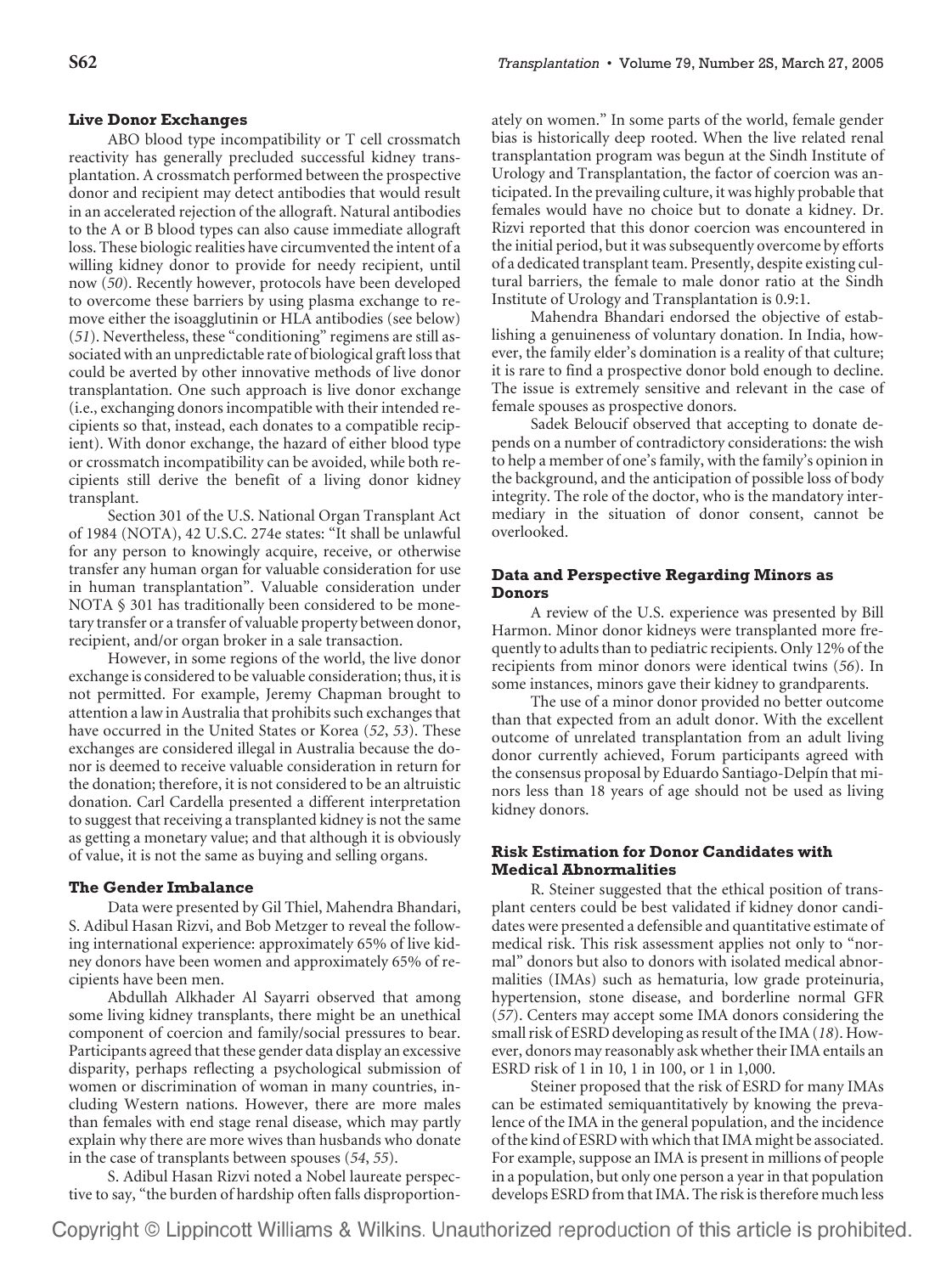than for an IMA, present in 100 people in a population, that generates 50 new cases of ESRD caused by that IMA each year.

In the year 2000, almost 20,000 new cases of hypertensive ESRD were reported in the United States (*58*). Hypertension is common in the U.S. population, afflicting perhaps 25% of the population (*59*). The U.S. population in 2000 was about 280 million; therefore, there were about 70 million hypertensive patients, who produced almost 20,000 cases of hypertensive ESRD that year. When these data are expressed to "normalize" the yearly incidence of hypertensive ESRD for the prevalence of hypertension in the same population, the fraction has the units "new cases of hypertensive ESRD per hypertensive year." This fraction is the raw yearly risk for hypertensive ESRD for that hypertensive population. The raw yearly risk for hypertension in the United States is therefore 20,000/70,000,000 or 1 case in 3500 patient years. The 20-year risk for ESRD is 20 times the yearly risk, or 20 in 3500 (1 in 175). Based upon these data, the lifetime risk of ESRD that is associated with their isolated mild to moderate hypertension is less than 1 in 100.

The estimate of any IMA risk (hematuria, etc.) can be determined by the formula developed by R. Steiner:

Yearly risk for risk factor  $A =$  (Yearly incidence of ESRD A) / (Prevalence of risk factor A)

The risk over the next *n* years is  $n \times$  the yearly risk. The yearly risk for ESRD for "medical condition A" that is assumed to be the only cause of "ESRD A" (e.g., hypertension and hypertensive ESRD) is the yearly incidence of "ESRD A" in the general population divided by the prevalence of "condition A."

When this epidemiologic method is used to calculate the baseline lifetime risk for any form of ESRD in the general U.S. population, assuming a population of 275,000,000, a yearly incidence of ESRD of 85,000, and a 70-year life span, the calculated lifetime ESRD risk is strikingly close to the figure determined by more sophisticated methods (2% for whites and 7% for blacks) (*60*). However, the formula above estimates the baseline two-kidney risk for ESRD that is associated with a given IMA, irrespective of donation. Predicting the effect of uninephrectomy on the progression of postdonation ESRD is a separate problem that applies only to the small fraction of donors with IMAs who actually will develop renal disease. Predicting the effect of nephrectomy is also a problem for "normal" donors, as some "normal" donors will develop diabetic nephropathy or other forms of ESRD after donation later in life (*58*). Even though their risks for ESRD are often lower, "normal" donors also need to know their risks, for the same reasons that apply to donors with IMAs.

# **Determining Equipoise in the Risk-Benefit Analysis**

Thomas Gutmann suggested the following**: "**In developing international standards of care for the live kidney donor and standards of medical suitability, the risk-benefit ratio of any proposed living donor transplant should be determined not only by medical facts, but ultimately by personal value judgments. These judgments should generally be made by the one most affected by the outcome—i.e., the prospective donor him/herself. After appropriate information has been given to the patients, the question of whether it is 'worth it' and the risks [are] 'acceptable' to the particular donor can only be based on the character and values of that person and their actual relationship with the intended recipient."

## **Pre-, Peri-, and Postoperative Issues**

#### **Determination of Cardiovascular Risk**

Stephen Munn presented the following information. The clinical predictors of an increased perioperative cardiovascular risk (for noncardiac surgery) by the American College of Cardiology /American Hospital Association standards fall into three categories: major, intermediate, and minor (*61*). All major predictors (unstable coronary syndromes, decompensated heart failure, significant arrhythmias and severe valvular disease) are contraindications to live kidney donation. Most of the intermediate predictors (mild angina, previous myocardial infarction, compensated or prior heart failure, diabetes mellitus) are also contraindications to donation, although a history of a myocardial infarction many years prior to the possible donation may not be an absolute contraindication. Minor predictors (older age, abnormal electrocardiogram, rhythm other than sinus, low cardiac functional capacity, history of stroke, or uncontrolled hypertension) warrant individual consideration.

Most potential donors will need only an electrocardiogram prior to surgery. Few potential donors may need a stress test such as a dobutamine stress echocardiogram (perhaps some >60 years of age), because most individuals with a significant cardiac risk factor should have been excluded from donation.

# **Smoking Cessation**

Mehmet Haberal and Frederic Oppenheimer presented the following information. Pneumonia is the most serious complication following noncardiac surgery. It ranks as the third most common postoperative infection, behind urinary tract and wound infections (*62*). Smokers have a higher risk of pulmonary and wound infections after surgery than nonsmokers (*63*). No current evidence exists to suggest that smoking increases morbidity or mortality of live kidney donors; however, observational evidence suggests a benefit to cessation before surgery (*64*). Cigarette smoking is associated with an increase in tracheobronchial secretions and a decrease in mucociliary clearance. In smokers, the respiratory epithelium is altered, and poor ciliary activity combined with the production of more viscous mucus leads smokers to be more reliant on the cough to clear secretions from their lungs.

Abstinence of smoking for only 12 hours can greatly reduce carboxyhemoglobin concentrations, improve oxygen content and availability, and reverse negative inotropic and arrhythmic effects (*65*, *66*). Smokers' polycythemia and increased blood viscosity take a few days to reverse (*67*). If smoking is stopped, sputum production declines over a 6-week period (*65*).

#### **Alcohol Abstinence**

Mehmet Haberal and Frederic Oppenheimer presented the following information. An increase in postoperative morbidity is reported for alcohol abusers who drink at least five drinks (>60 g ethanol) a day (68). Specific studies are lacking, but the result from observational evidence in other clinical settings is that alcohol misuse should be included in the pre-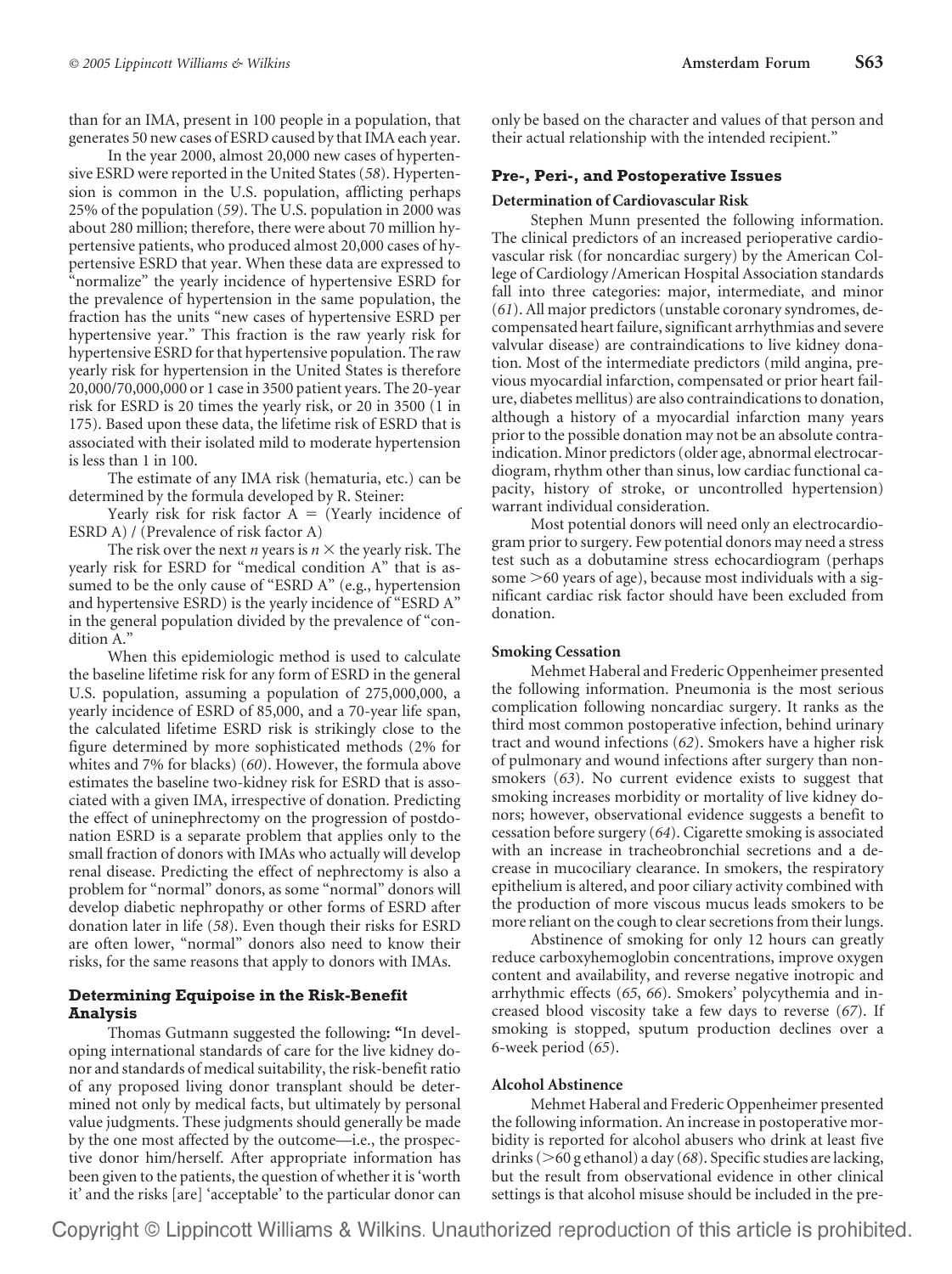operative assessment of live donors and withdrawal is recommended for at least 1 month before the operation (*69*).

Despite the high risk of complications, it was the experience of some Forum participants that recommendations to stop smoking and alcohol before elective surgery are not often heeded. There is a need for clinical guidelines for smokers and alcohol abusers in living donors undergoing surgery that include up-to-date patient information and four weeks of abstinence before surgery.

# **Forum Statement on Smoking Cessation and Alcohol Abstinence**

- Smoking cessation at least 4 weeks prior to donation is advised, based on recommendations for patients undergoing elective surgical procedures.
- Cessation of alcohol abuse defined by DSM-3: 60 g alcohol/day sustained  $\geq 6$  months should be avoided for a minimum of 4 weeks to decrease the known risk of postoperative morbidity.
- All potential donors should have a health-promoting dialogue with the anesthesiologist or another health professional, which focuses on alcohol and smoking cessation in the context of other risk factors.

## **Assessment of Pulmonary Issues**

Abdias Hurtado presented the following information regarding the determination of pulmonary risk in donor surgery. A careful history and physical examination are the most important parts of assessing risk (*70*). Routine preoperative pulmonary function testing (PFT) is not likely warranted for potential live kidney donors unless there is an associated risk factor such as chronic lung disease. Preoperative PFTs can be reserved to these patients. There are no cut-off values in PTFs; however, increased risk of postoperative pulmonary complication is associated with FEV1  $\leq$ 70% or FVC  $\leq$ 70% of predicted, or a ratio of FEV1/FVC -65% (*71*). Patients with chronic pulmonary disease, who are at risk of the development end-stage pulmonary disease, should not be candidates for living kidney donation. Patients with asthma who are well controlled, and with a peak flow measurement  $> 80\%$  predicted, can be considered on an individual basis for live kidney donation (*71*).

## **Venous Thromboembolism**

Factor V-Leiden, a variant of the coagulation protein Factor V, is associated with venous thrombosis, especially in oral contraceptive users. Factor V-Leiden is the most common hereditary blood coagulation disorder, present in 3– 8% of the healthy white population (*72*). Marwan Masri has detected Factor V-Leiden mutant genes in 2% of living donors. In Britain, 5% of the population carries one or more genes for Factor V Leiden (far more than the number of people who will actually suffer from thrombosis). However, the odds ratio of a venous thrombolic event is 11 times greater in women taking oral contraceptives who have the Factor V Leiden mutation than for those who do not (*73*). Dan Brennan has also identified such a high rate of Factor V-Leiden in the U.S. population, suggesting that oral contraceptives and hormone replacement therapy be withheld for 3 months prior to an elective surgery.

Jonas Wadström suggested that potential living kidney donors should evaluated by a comprehensive coagulation profile to include PT, PTT, antithrombin 3, protein S, and protein C, Activated protein C (APC) resistance, as well as an PT-prothrombin mutation, cardiolipin antibodies, and lupus anticoagulants. APC resistance is due to an inherited disorder of the Factor V molecule (usually Factor V-Leiden) and is again associated with venous thromboembolism.

However, there was no consensus on this particular issue of screening for a coagulopathy. Mark Stegall recommended that a history of venous thromboembolism be ascertained prior to an in-depth coagulation workup. Unless the history reveals a medical concern that would necessitate a comprehensive coagulation profile, these tests were considered expensive and not likely to yield consequential information.

## **Vascular Imaging**

Sunil Shroff suggested that a noninvasive method of imaging such as magnetic resonance imaging or spiral CT scan (rather than a conventional contrast angiogram) could now be recommended, as these approaches are associated with less morbidity for the donor.

## **Conclusions**

This report of the Amsterdam Forum presents a comprehensive review of the international practice of live kidney donation. Forum participants emphasize concertedly that medical judgment regarding the suitability of the potential donor is derived from a reflection of published data and physician experience. This report is intended to provide a compilation of information upon which appropriate medical judgment can be applied in the medical evaluation of every potential live kidney donor.

## **ACKNOWLEDGMENTS**

*The Forum was convened by the Ethics Committee of The Transplantation Society, administered by the National Kidney Foundation of the United States, and sponsored by the following: Novartis Transplantation and Immunology; Fujisawa Healthcare, Inc.; Roche Pharmaceuticals; Genzyme Corporation; Wyeth Pharmaceuticals; the International Society of Nephrology, the National Kidney Foundation of Singapore; and The Transplantation Society. We are also appreciative of the participation of representatives from the World Health Organization. Finally, we express our appreciation to Jennifer Martin, Gigi Politoski, and Sue Levey of the National Kidney Foundation for their administrative support.*

#### **AMSTERDAM FORUM PARTICIPANTS**

Mario Abbud-Filho (Brazil), Georgi Abraham (India), Osman Alfurayh (Saudi Arabia), Mohamed Salah Ben Ammar (Tunisia), Sadek Beloucif (France), Mahendra Bhandari (India), Sedat Boyacioglu (Turkey), J. Andrew Bradley (United Kingdom), Daniel C. Brennan (United States), Vincenzo Cambi (Italy), Carl J. Cardella (Canada), Domingo Casadei (Argentina), Jeremy R. Chapman (Australia), Bernard Cohen (Eurotransplant), Sophie Cohen (France), Edward H. Cole (Canada), Ana Maria Cusumano (Argentina), Abdallah Daar (Canada), Gabriel Danovitch (United States),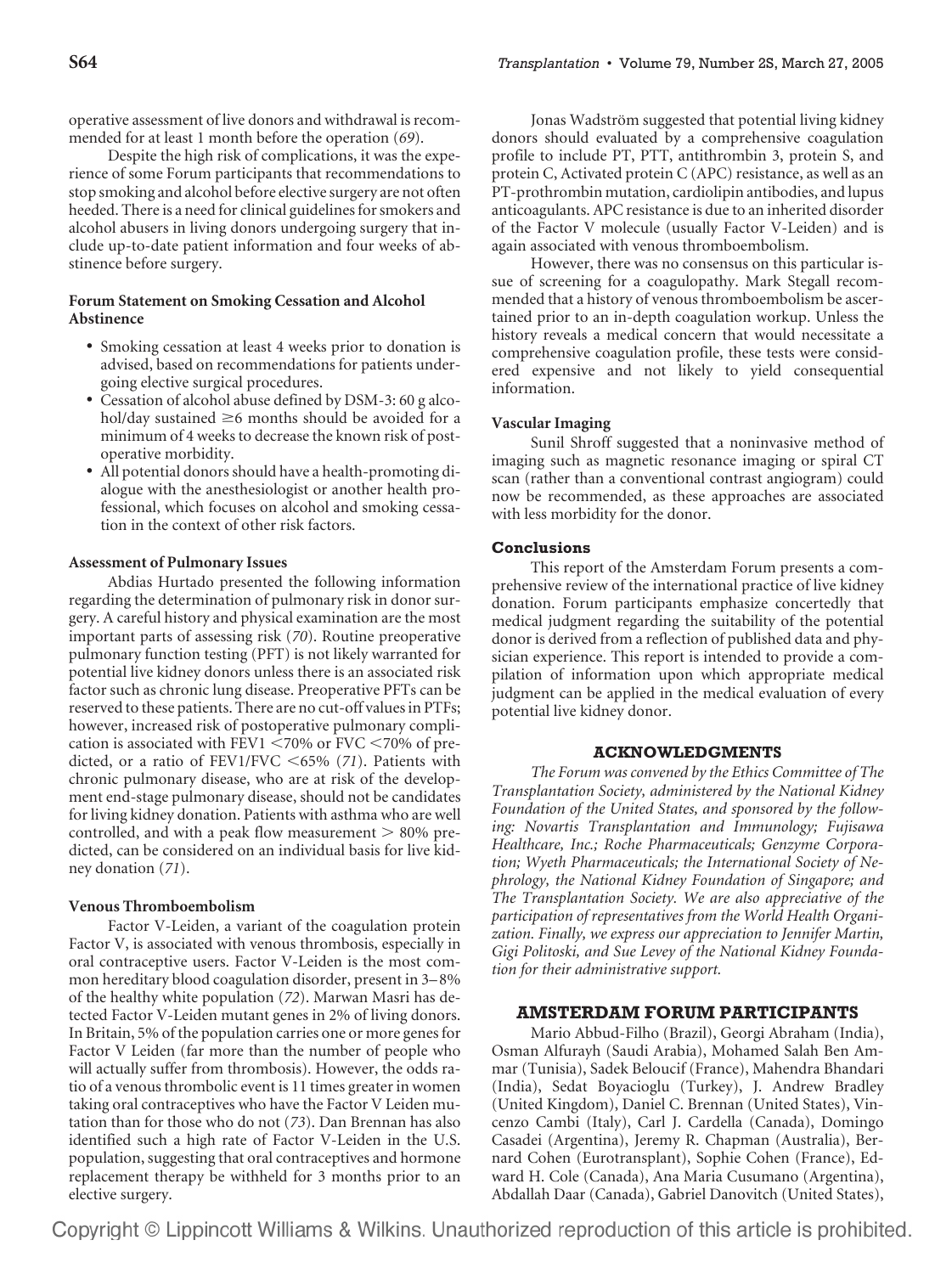Elias David-Neto (Brazil), Connie Davis (United States), John Davis (National Kidney Foundation), Francis Delmonico (Transplantation Society), Jose Luis Di Fabio (Pan American Health Organization), Arturo Dib-Kuri (Mexico) John H. Dirks (International Society of Nephrology), Ian Dittmer (New Zealand), Philip A. Dombrowski (Transplantation Society), Essam Elsawy (Egypt), Iraj Fazel (Iran), Ingela Fehrman-Ekholm (Sweden), Michael M. Friedlaender (Israel), Håkan Gäbel (Sweden), Fernando Gabilondo (Mexico), Robert S. Gaston (United States), Ahad J. Ghods (Iran), Markus Giessing (Germany), Robert D. Gordon (Roche), Carl G. Groth (Transplantation Society), Thomas Gutmann (Germany), Mehmet Haberal (Turkey), William E. Harmon (United States), Anders Hartmann (Norway), Jaime Herrera-Acosta (Mexico), Alan Hull (National Kidney Foundation), Abdias Hurtado (Peru), Chakko Korula Jacob (India), Del Kahn (South Africa), Paul Keown (Canada), Günter Kirste (Germany), Sean Leavey (Ireland), Margareta Linder (Sweden), Josep Lloveras (Spain), Melvin Madsen (Denmark), M. K. Mani (India), Marwan Masri (Lebanon), Arthur J. Matas (United States), Jose´ Osmar Medina-Pestana (Brazil), Robert A. Metzger (United States), Nabil Mohsin (Oman), Jose M. Morales (Spain), Peter J. Morris (United Kingdom), Ferdinand Mühlbacher (Austria), Stephen Munn (New Zealand), S. A. Anwar Naqvi (Pakistan), Peter Neuhaus (Germany), Luc Noël (World Health Organization), Gregorio Tomas Obrador Vera (Mexico), Enrique T. Ona (Philippines), Federico Oppenheimer (Spain), Ole Øyen (Norway), Fatma Nurhan Ozdemir (Turkey), Guido G. Persijn (Eurotransplant International Foundation), K. S. Prabhakar (National Kidney Foundation of Singapore), Timothy L. Pruett (United States), S. Adibul Hasan Rizvi (Pakistan), Bernardo Rodriguez-Iturbe (Venezuela), Massimo Rossi (Italy), Rafail Rozental (Latvia), Chris J. Rudge (United Kingdom), Kazuhide Saito (Japan), Kaija Salmela (Finland), Eduardo Santiago-Delpín (Puerto Rico), Abdullah Alkhader Al Sayarri (Saudi Arabia), Mohamed Sayegh (United States), Giuseppe Paolo Segoloni (Italy), Faissal A. M. Shaheen (Saudi Arabia), Sunil Shroff (India), Nasser Simforoosh (Iran), Jean-Paul Squifflet (Belgium), Laura M. St. Martin (Division of Transplantation, HRSA), Mark D. Stegall (United States), Robert W. Steiner (United States), David E. R. Sutherland (Transplantation Society), Gilbert T. Thiel (Switzerland), Ye Tian (China), Annika Tibell (Sweden), Hiroshi Toma (Japan), Kazuharu Uchida (Japan), Yves F. Ch. Vanrenterghem (Belgium), Jonas Wadström (Sweden), Jan J. Weening (International Society of Nephrology), Willem Weimar (The Netherlands), Kathryn Wood (United Kingdom), Norio Yoshimura (Japan), and Xiaofang Yu (China).

#### **REFERENCES**

- 1. The Consensus Statement of the Amsterdam Forum on the Care of the Live Kidney Donor. *Transplantation* 2004; 78: 491.
- 2. Ghods AJ. Renal transplantation in Iran. *Nephrol Dial Transplant* 2002; 17: 222.
- 3. Fehrman-Ekholm I, Duner F, Brink B, et al. No evidence of accelerated loss of kidney function in living kidney donors: results from a crosssectional follow-up. *Transplantation* 2001; 72: 444.
- 4. Fehrman-Ekholm I, Elinder CG, Stenbeck M, et al. Kidney donors live longer. *Transplantation* 1997; 64: 976.
- 5. Matas AJ, Bartlett ST, Leichtman AB, Delmonico FL. Morbidity and mortality after living kidney donation, 1999 –2001: Survey of United States transplant centers. *Am J Transplant* 2003; 3: 830.
- 6. Buszta C, Steinmuller DR, Novick AC, et al. Pregnancy after donor nephrectomy. *Transplantation* 1985; 40: 651.
- 7. Wrenshall LE, McHugh L, Felton P, et al. Pregnancy after donor nephrectomy. *Transplantation* 1996; 62: 1934.
- 8. Ellison MD, McBride MA, Taranto SE, et al. Living kidney donors in need of kidney transplants: a report from the Organ Procurement and Transplantation network. *Transplantation* 2002; 74: 1349.
- 9. Terasaki PI, Cecka JM, Gjertson DW, Takemoto S. High survival rates of kidney transplants from spousal and living unrelated donors. *N Engl J Med* 1995; 333: 333.
- 10. Ozdemir FN, Guz G, Sezer S, et al. Ambulatory blood pressure monitoring in potential renal donors. *Nephrol Dial Transplant* 2000; 15: 1038.
- 11. Textor SC, Taler SJ, Larson TS, et al. Blood pressure evaluation among older living kidney donors. *J Am Soc Nephrol* 2003; 14: 2159.
- 12. Textor SC, Taler SJ, Driscoll N, et al. Blood pressure and renal function after kidney donation from hypertensive living donors. *Transplantation* 2004; 78: 276.
- 13. Praga M, Hernandez E, Herrero JC, et al. Influence of obesity on the appearance of proteinuria and renal insufficiency after unilateral nephrectomy. *Kidney Int* 2000; 58: 2111.
- 14. K/DOQI clinical practice guidelines for chronic kidney disease: evaluation, classification, and stratification. *Am J Kidney Dis* 2002; 39: S1.
- 15. Lindeman RD, Tobin J, Shock NW. Longitudinal studies on the rate of decline in renal function with age. *J Am Geriatr Soc* 1985; 33: 278.
- 16. Rule AD, Gussak HM, Pond GR, et al. Measured and estimated GFR in healthy potential kidney donors. *Am J Kidney Dis* 2004; 43: 112.
- 17. Davis C. Evaluation of the living kidney donor: current perspectives. *Am J Kidney Dis* 2004; 43: 508.
- 18. Bia MJ, Ramos EL, Danovitch GM, et al. Evaluation of living renal donors: the current practice of US transplant centers. *Transplantation* 1995; 60: 322.
- 19. Kasiske BL, Bia MJ. The evaluation and selection of living kidney donors. *Am J Kidney Dis* 1995; 26: 387.
- 20. Bertolatus JA, Goddard L. Evaluation of renal function in potential living kidney donors. *Transplantation* 2001; 71: 256.
- 21. Rodriguez-Iturbe B, Herrera J, Marin C, Manalich R. Tubular stress test detects subclinical reduction in renal functioning mass. *Kidney Int* 2001; 59: 1094.
- 22. Norden G, Lennerling A, Nyberg G. Low absolute glomerular filtration rate in the living kidney donor: a risk factor for graft loss. *Transplantation* 2000; 70: 1360.
- 23. Bock HA, Bachofen M, Landmann J, Thiel G. Glomerular hyperfiltration after unilateral nephrectomy in living kidney donors. *Transpl Int* 1992; 5: S156.
- 24. Suzuki K, Honda K, Tanabe K, et al. Incidence of latent mesangial IgA deposition in renal allograft donors in Japan. *Kidney Int* 2003; 63: 2286.
- 25. Silveiro SP, da Costa LA, Beck MO, Gross JL. Urinary albumin excretion rate and glomerular filtration rate in single-kidney type 2 diabetic patients. *Diabetes Care* 1998; 9: 1521.
- 26. Bhadauria RPS, Ahlawat R, Vijay Kumar R, et al. Donor-gifted allograft lithiasis: extracorporeal shockwave lithotripsy with over table module using the Lithostar Plus. *Urol Int* 1995; 55: 51.
- 27. Lu HF, Shekarriz B, Stollor ML. Donor-gifted allograft urolithiasis: early percutaneous management. *Urology* 2002; 59: 25.
- 28. Worcester E, Parks JH, Josephson MA, et al. Causes and consequences of kidney loss in patients with nephrolithiasis. *Kidney Int* 2003; 64: 2204.
- 29. Rashid MG, Konnak JW, Wolf JS Jr., et al. Ex vivo ureteroscopic treatment of calculi in donor kidneys at renal transplantation. *J Urol* 2004; 171: 58.
- 30. Lee YH, Huang WC, Chang LS, et al. The long-term stone recurrence rate and renal function change in unilateral nephrectomy urolithiasis patients. *J Urol* 1994; 152: 1386.
- 31. Morris-Stiff G, Steel A, Savage P, et al. Transmission of Donor Melanoma to Multiple Organ Transplant Recipients. *Am J Transplant* 2004; 4: 444.
- 32. Penn I. Transmission of cancer from organ donors. *Ann Transplant* 1997; 2: 7.
- 33. Kauffman HM, McBride MA, Delmonico FL. First report of the United Network for Organ Sharing Transplant Tumor Registry: donors with a history of cancer. *Transplantation* 2000; 70: 1747.
- 34. Buell JF. Use of donors with central nervous system malignancies: proceed with caution. *Transplantation* 2004; 77: 1906.